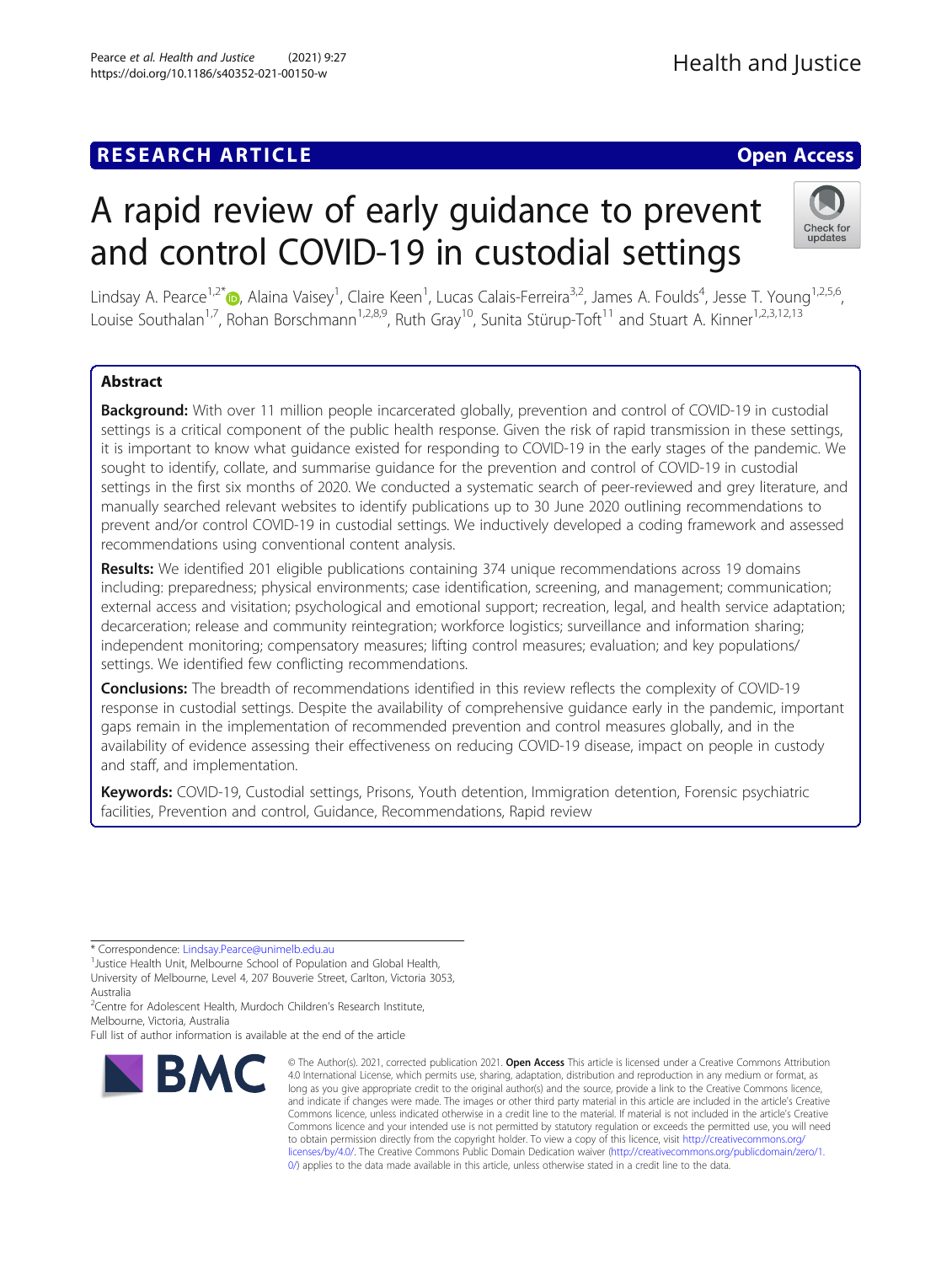# Background

With over 11 million people incarcerated on any given day and an estimated 30 million people released from custody each year globally (Penal Reform International, [2020b](#page-15-0); United Nations Office on Drugs and Crime, [2013](#page-16-0)), the prevention and control of COVID-19 in custodial settings is a critical component of the public health response. However, custodial settings – including prisons, jails and police cells, youth detention, immigration detention, and forensic psychiatric facilities – present a multitude of challenges for the prevention and control of COVID-19. These settings are often characterised by overcrowding, poor ventilation, inadequate access to sanitation, and substandard access to, and quality of, healthcare relative to the community (Dolan et al., [2016](#page-13-0); Penal Reform International, [2020b\)](#page-15-0). Furthermore, infectious diseases can be easily transmitted between people in custody, staff, and visitors through facility transfers and staff cross-deployment, and to and from the community via intakes and releases. These conditions make custodial settings high-risk environments for COVID-19 transmission, and subsequent community spread (Beaudry et al., [2020](#page-13-0); Penal Reform International, [2020b](#page-15-0)).

Custodial settings concentrate marginalised populations with disproportionately high rates of mental illness (Fazel et al., [2016\)](#page-13-0), substance dependence (Fazel et al., [2006](#page-13-0)), communicable (Dolan et al., [2016\)](#page-13-0) and non-communicable disease (Herbert et al., [2012](#page-14-0)), intellectual disability (Fazel et al., [2008\)](#page-14-0), and multimorbidity (Kinner & Young, [2018;](#page-14-0) Penal Reform International, [2020b](#page-15-0); World Health Organization Europe, [2014](#page-16-0)). People in custody are therefore more likely than people in the general population to be susceptible to severe COVID-19 disease (World Health Organization and the United Nations Development Programme, [2020](#page-16-0)). However, they are also highly vulnerable to the deleterious physical and mental health impacts of intensified and sustained confinement, which are common to COVID-19 prevention and control measures. Strategies that restrict freedoms and meaningful social interaction, such as facility lockdown and isolation, increase psychological distress and adverse outcomes for people in custody, with particularly profound impacts on those with pre-existing mental illness (Hewson et al., [2020](#page-14-0); Stewart et al., [2020](#page-15-0)). These are important considerations for COVID-19 response in custodial settings, which must balance obligations to protect the health and human rights of people in custody (United Nations Human Rights Office of the High Commissioner, [1985](#page-15-0); United Nations Office on Drugs and Crime, [2011](#page-16-0); United Nations Office on Drugs and Crime, [2015\)](#page-16-0) with the need to minimise COVID-19 morbidity and mortality.

Recognising these vulnerabilities and their implications for public health, the COVID-19 pandemic prompted a rapid influx of published guidance to prevent the introduction and transmission of COVID-19 in custodial settings. Based on this guidance, governments and correctional authorities were tasked to quickly mount a response to COVID-19 within justice and immigration detention systems that, in many settings, historically operated in isolation from community and public health sectors. To date, there has been no systematic effort to collate and summarise these initial recommendations and to assess the extent to which clear guidance was available in the crucial early stages of the pandemic. This is important to identify areas requiring clarification or additional guidance, and to inform evaluation and research. We therefore aimed to identify, collate, and summarise guidance for the prevention and control of COVID-19 in custodial settings in the first six months of 2020.

# **Methods**

# **Overview**

We conducted a rapid review of peer-reviewed and grey literature to identify guidance for COVID-19 prevention and control in custodial settings. We defined custodial settings as inclusive of prisons, jails and police cells, youth detention settings, immigration detention settings, and forensic psychiatric facilities. We registered a protocol with the International Prospective Register of Systematic Reviews (PROSPERO; CRD42020191735).

# Information sources

We searched the following databases: Medline (Ovid), PsycINFO, Embase, Web of Science, CINAHL, Global Health (CABI), Criminal Justice Abstracts, LILACS, Lit-Covid, and Google Scholar. We searched an additional three databases indexing grey literature: WorldWideScience, TRIP Database, and Google Search Engine. The first 20 pages of Google results were screened to identify relevant publications. We manually searched COVID-19 'information hubs' that indexed resources relevant to custodial settings, websites of organisations with an interest in the health or human rights of people in custody, and reference lists.

#### Search strategy

Our search strategy is detailed in Appendix [S3](#page-12-0). We used variants and combinations of search terms relating to two key concepts: COVID-19, and custodial settings. We used all common variants of COVID-19, based on a preliminary literature search. We included terms related to the criminal justice system, deprivation of liberty, and specific types of custodial settings. Terms relating to 'recommendations' or 'guidance' were used to focus Google results. All peer-reviewed database searches were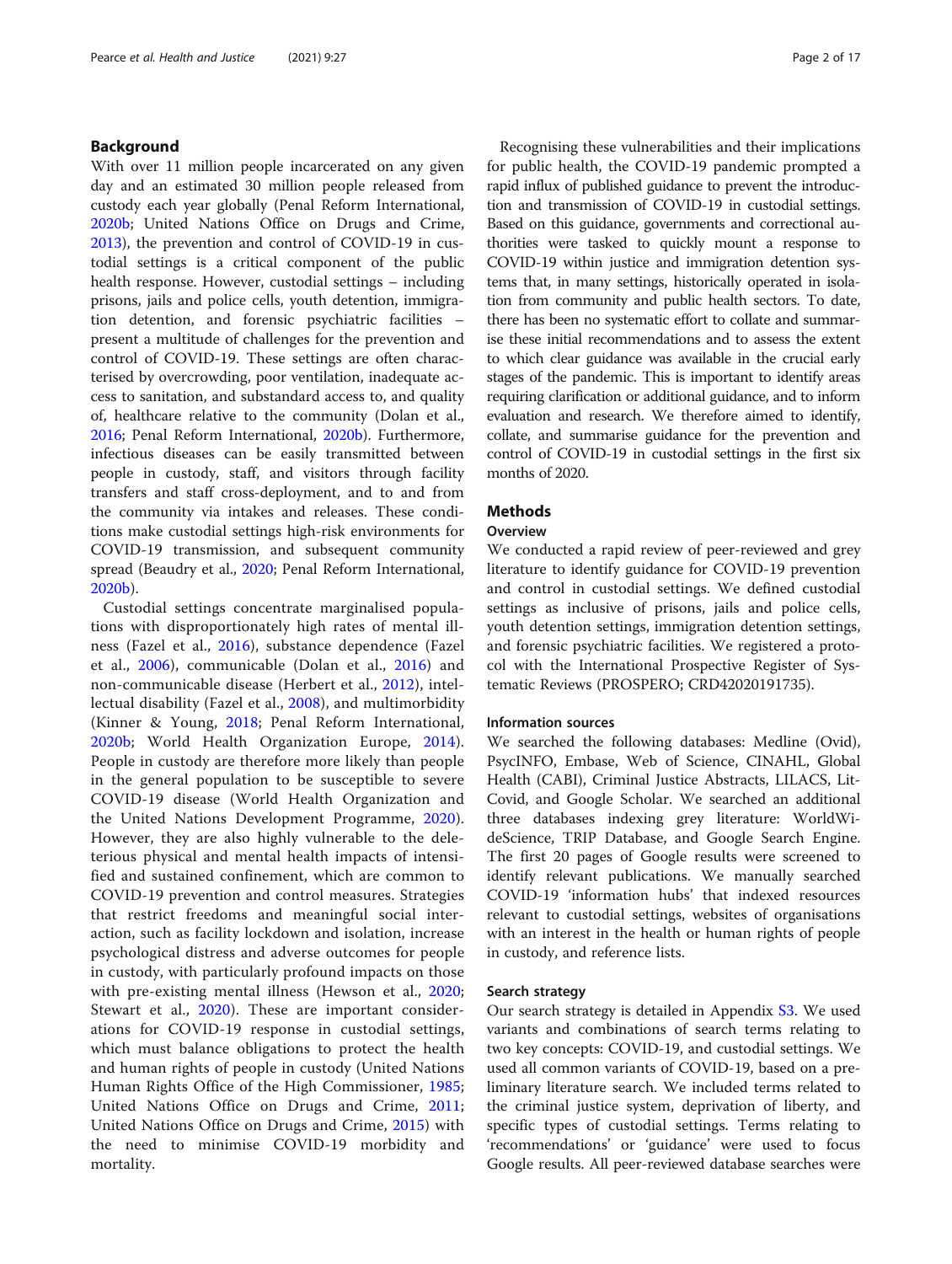conducted on 1 July 2020, capturing publications up to and including 30 June 2020. Grey literature data sources were searched between 1 July 2020 and 10 July 2020.

# Eligibility criteria

Eligible publications had to outline recommendations for the prevention and/or control of COVID-19 in custodial settings and be published in English. To ensure a feasible number of grey literature publications, we limited eligibility to those published by federal and state/ provincial/territorial governments, international organisations (e.g., United Nations), specialised intergovernmental agencies (e.g., World Health Organization [WHO]), and organisations with an interest in the health and/or human rights of people in custody. We also excluded from grey literature news articles and blog posts; opinion pieces and commentaries not published in peerreviewed journals (to act as a quality control via the peer-review process); publications focusing on policing measures; and legal documents including proceedings, summaries, and case reports.

# Selection process

Initial eligibility of grey literature identified from Google and manual searches was decided by one reviewer (LP or JF) at the time of the search, by applying a priori eligibility criteria. References were uploaded to Covidence systematic review management software (Covidence, [2021](#page-13-0)) and duplicates removed. Title and abstract screening were conducted by two independent reviewers (CK, LP). If an abstract or summary was not available, the reviewer conducted a brief full-text screening to assess eligibility. Disagreements in eligibility were resolved through discussion with a third reviewer (LCF). Full-text review was conducted by two independent reviewers (CK, LP, AV) and disagreements in eligibility were resolved through consensus with a third reviewer. The selection process is illustrated in Fig. [1.](#page-3-0)

# Quality assessment

No formal quality assessment was applied due to our focus on extracting recommendations rather than assessing results.

#### Analysis

We developed a data extraction form to collate information on all included publications (Appendix [S2\)](#page-12-0). We conducted a conventional content analysis to systematically examine text and develop domains within which to categorise recommendations (Hall & Steiner, [2020;](#page-14-0) Hsieh & Shannon, [2005](#page-14-0)). To inductively develop an initial coding framework, we purposively sampled 14 publications that comprehensively provided recommendations across key custodial settings and population subgroups. Three authors (CK, LP, AV) independently reviewed and coded each publication. Independent codes were combined and grouped into domains to develop a preliminary coding framework, which was reviewed and refined by coauthors. An additional 17 publications were coded against the interim framework to identify gaps and facilitate further refinement into a final coding framework (Table [2](#page-6-0)). Each remaining publication was coded by one author (CK, LP, AV) and any uncertainties were resolved by consensus with a second author. Recommendations were summarised by domain and sub-domain. We did not code detailed guidance for the clinical management of COVID-19 cases, testing, and contact tracing, unless recommendations were specific to custodial settings. We used NVivo 12 (QSR International, [2021](#page-15-0)) for coding and document storage.

# Results

We identified 201 eligible publications (Appendix [S2](#page-12-0)). Of these, 142 (71%) were grey literature (67 general guidance, 44 statements, 16 reports, 6 press releases, 4 clinical guidance, 2 official plans, 3 policy briefs) and 59 (29%) were peer-reviewed (37 commentaries, 8 research articles, 7 letters to the editor, 7 opinion editorials). Eighty-six (43%) contained specific recommendations for adult prisons; 26 (13%) for youth detention; 31 (15%) for immigration detention; 5 (2%) for forensic psychiatric facilities; 9 (5%) for community-based detention, probation, or parole; 7 (3%) for legal proceedings; and 70 (35%) for deprivation of liberty more generally. Sixtyeight (34%) were not specific to any WHO-defined region (i.e., published by an international organisation), 67 (33%) were from the Americas, 35 (17%) were from Europe, 17 (8%) were from the Western Pacific, 6 (3%) were from the Eastern Mediterranean, 4 (2%) were from Africa, and 4 (2%) were from South-East Asia.

We identified 12 high-level, guiding principles (Table [1\)](#page-4-0) and grouped the remaining 374 unique recommendations into 19 domains (Table [2](#page-6-0)). A brief summary of recommendations from each domain is presented below; a full list is provided in Appendix [S1](#page-12-0).

#### Domain 1: planning and preparedness

Early intervention was recommended to quickly identify and respond to COVID-19 outbreaks. Guidelines and checklists for facility-level planning and preparedness (Justice and Corrections Service, [2020](#page-14-0); World Health Organization, [2020a](#page-16-0)) were developed and recommended. Outbreak management plans that identify steps for rapid case identification, isolation, and treatment; communication plans that facilitate rapid decision making; and contingency plans for staff shortages were recommended. This included collaboration with other custodial facilities for joint surveillance and between-facility transfers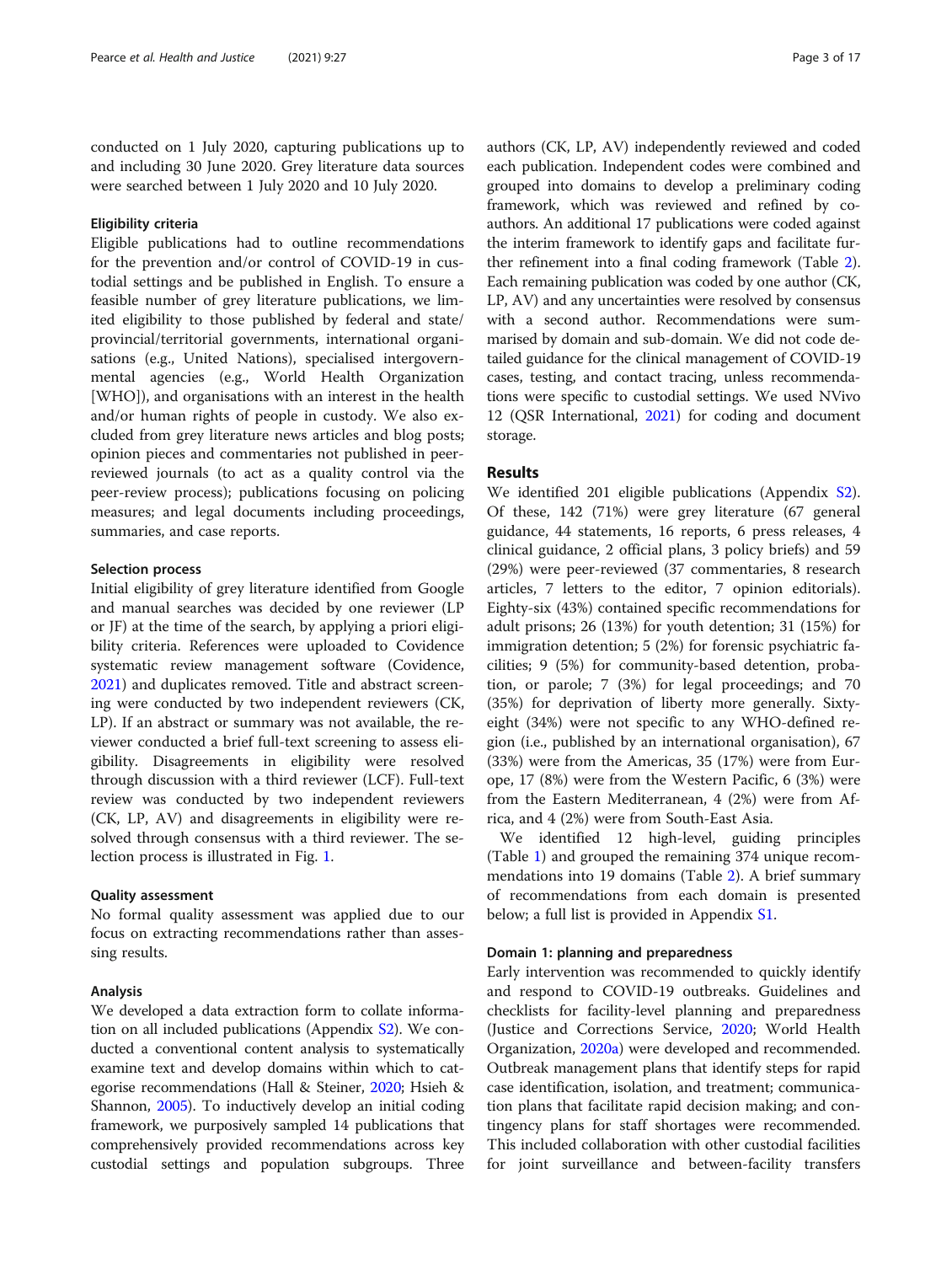<span id="page-3-0"></span>

(Communicable Diseases Network Australia, [2020](#page-13-0); US Centres for Disease Control and Prevention, [2020a](#page-16-0); US Centres for Disease Control and Prevention, [2020b](#page-16-0); US Centres for Disease Control and Prevention, [2020c\)](#page-16-0), and with local health services to support regional contact tracing and medical case management (Communicable Diseases Network Australia, [2020](#page-13-0); Kinner et al., [2020](#page-14-0); Lachsz & Hurley, [2020](#page-14-0); Penal Reform International, [2020a;](#page-15-0) Wang et al., [2020](#page-16-0); Yang & Thompson, [2020\)](#page-16-0).

# Domain 2: creating safer physical environments

'Cohorting', the practice of restricting movement between groups of people in custody (e.g., housing units, close contacts and confirmed cases, or medically vulnerable people from the remainder of the custodial population), was recommended to increase biosecurity (AMEND, [2020b;](#page-13-0) Association for the Prevention of

Torture, [2020](#page-13-0); Commonwealth Human Rights Initiative, [2020](#page-13-0); Communicable Diseases Network Australia, [2020](#page-13-0); European Centre for Disease Prevention and Control, [2020b](#page-13-0); Public Health England, [2020a;](#page-15-0) Public Health England, [2020b](#page-15-0); Royal College of General Practitioners Secure Environments Group, [2020;](#page-15-0) US Centres for Disease Control and Prevention, [2020a](#page-16-0); US Centres for Disease Control and Prevention, [2020b;](#page-16-0) US Centres for Disease Control and Prevention, [2020c](#page-16-0)). It was recommended that cohorted groups and their allocated staff remain together for all daily activities and maintain physical distance from other cohorts (AMEND, [2020b](#page-13-0); Communicable Diseases Network Australia, [2020;](#page-13-0) National Commission on Correctional Health Care, [2020a](#page-14-0); National Commission on Correctional Health Care, [2020b](#page-14-0); Public Health England, [2020b;](#page-15-0) United Nations Institute for Training and Research (UNITAR), [2020](#page-15-0)).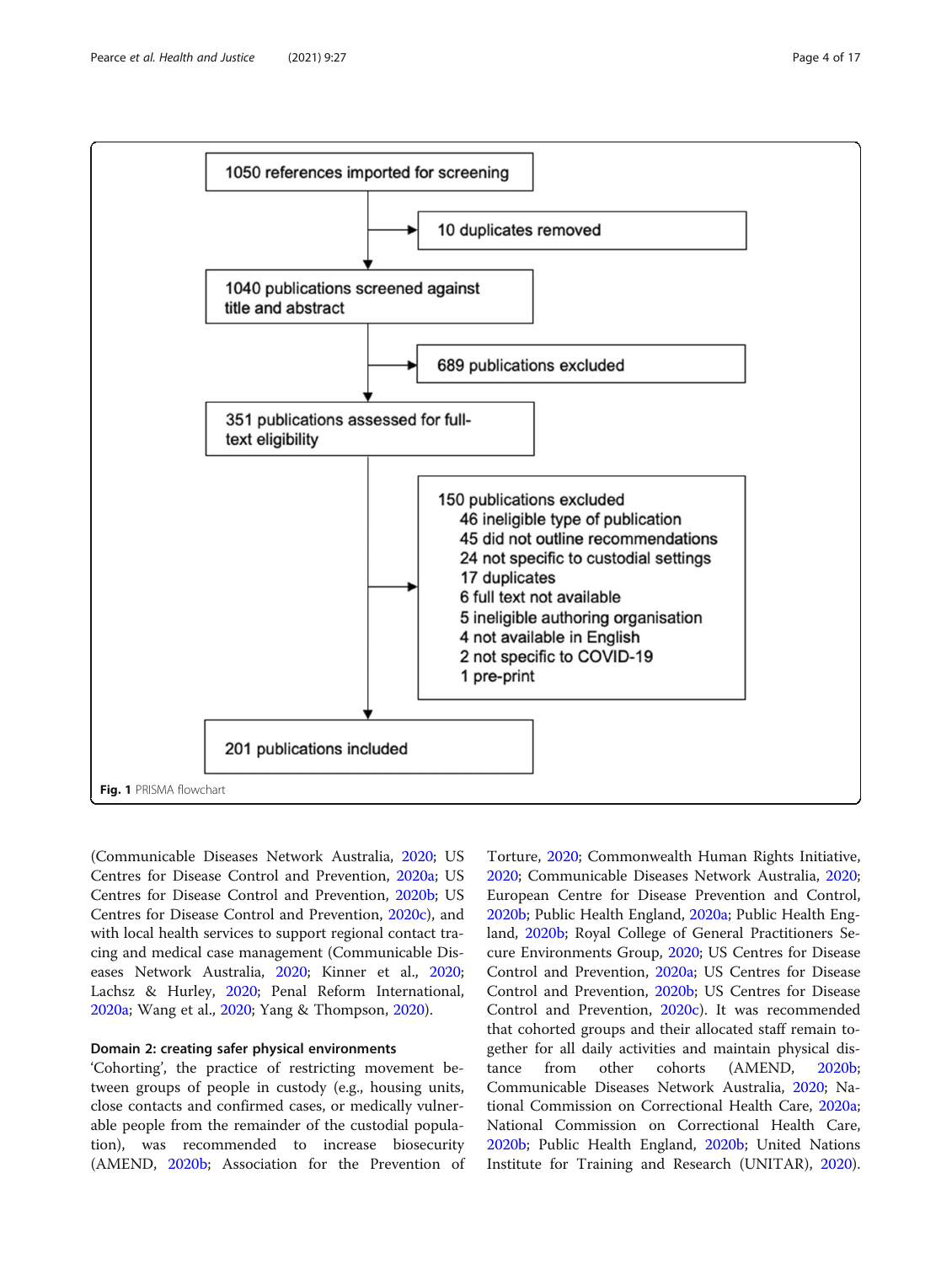# <span id="page-4-0"></span>Table 1 Summary of guiding principles for the prevention and control of COVID-19 in custodial settings

#### Summary of guiding principles for the prevention and control of COVID-19 in custodial settings

Correctional authorities and governments have a responsibility for, and must protect, the health and safety of people deprived of liberty and staff (American Academy of Pediatrics, [2020;](#page-13-0) Amnesty International, [2020a](#page-13-0); Amnesty International and Justice Project Pakistan, [2020;](#page-13-0) Commonwealth Human Rights Initiative, [2020](#page-13-0); Council of Europe Commissioner for Human Rights, [2020b](#page-13-0); European Centre for Disease Prevention and Control, [2020a;](#page-13-0) European Committee for the Prevention of Torture and Inhuman or Degrading Treatment or Punishment (CPT), [2020;](#page-13-0) International Committee of the Red Cross (ICRC), [2020](#page-14-0); International Corrections and Prisons Association (ICPA), [2020](#page-14-0); International Detention Coalition, [2020](#page-14-0); International Federation for Human Rights, [2020a;](#page-14-0) Lachsz & Hurley, [2020;](#page-14-0) Penal Reform International, [2020a](#page-15-0); Sanchez et al., [2020;](#page-15-0) The Alliance for Child Protection in Humanitarian Action, [2020;](#page-15-0) UNICEF, 2020; United Nations Human Rights Office of the High Commissioner, [2020a,](#page-15-0) [2020c](#page-15-0); United Nations Office on Drugs and Crime, [2020c,](#page-16-0) [2020e;](#page-16-0) World Health Organization, [2020c](#page-16-0))

Correctional authorities must uphold internationally recognised human rights standards (United Nations Human Rights Office of the High Commissioner, [1985](#page-15-0); United Nations Office on Drugs and Crime, [2011](#page-16-0); United Nations OFfice on Drugs and Crime (UNODC), [2015\)](#page-16-0) to maintain a safe and humane custodial environment (Amnesty International and Justice Project Pakistan, [2020](#page-13-0); Australia New Zealand Scholars, [2020](#page-13-0); Australian Scholars, [2020;](#page-13-0) Barnert et al., [2020;](#page-13-0) Commonwealth Human Rights Initiative, [2020;](#page-13-0) Council of Europe Commissioner for Human Rights, [2020b](#page-13-0); Crowley et al., [2020;](#page-13-0) European Centre for Disease Prevention and Control, [2020b](#page-13-0); European Committee for the Prevention of Torture and Inhuman or Degrading Treatment or Punishment (CPT), [2020;](#page-13-0) Inter-Agency Standing Committee, [2020](#page-14-0); International Federation for Human Rights, [2020b;](#page-14-0) Lachsz & Hurley, [2020;](#page-14-0) National Aboriginal & Torres Strait Islander Legal Services, [2020a;](#page-14-0) Sanchez et al., [2020](#page-15-0); Special Rapporteur on Extrajudicial Summary or Arbitrary Killings, [2020](#page-15-0); The Alliance for Child Protection in Humanitarian Action, [2020](#page-15-0); UNICEF, [2020;](#page-15-0) United Nations Human Rights Office of the High Commissioner, [2020a,](#page-15-0) [2020b](#page-15-0), [2020d](#page-15-0), [2020f](#page-15-0); United Nations Office on Drugs and Crime, [2020a](#page-16-0), [2020c,](#page-16-0) [2020e;](#page-16-0) Waly et al., [2020](#page-16-0); World Health Organization, [2020a,](#page-16-0) [2020c](#page-16-0))

COVID-19 prevention and control measures must be proportionate to the health risk, necessary, time-limited, non-discriminatory, legal, transparent, and the least intrusive option (AMEND, [2020a;](#page-13-0) Amnesty International, [2020a,](#page-13-0) [2020b;](#page-13-0) Association for the Prevention of Torture, [2020](#page-13-0); Commonwealth Human Rights Initiative, [2020](#page-13-0); Council of Europe, [2020](#page-13-0); Council of Europe Commissioner for Human Rights, [2020b;](#page-13-0) Danish Institute Against Torture, [2020a,](#page-13-0) [2020b;](#page-13-0) European Committee for the Prevention of Torture and Inhuman or Degrading Treatment or Punishment (CPT), [2020;](#page-13-0) Human Rights Watch, [2020;](#page-14-0) Inter-Agency Standing Committee, [2020](#page-14-0); International Committee of the Red Cross (ICRC), [2020;](#page-14-0) International Corrections and Prisons Association (ICPA), [2020](#page-14-0); International Detention Coalition, [2020;](#page-14-0) International Federation for Human Rights, [2020a](#page-14-0); New Zealand Office of the Ombudsman, [2020](#page-15-0); Tahrir Institute for Middle East Policy (TIMEP) and Middle East and North Africa (MENA) Rights Group, [2020;](#page-15-0) The Alliance for Child Protection in Humanitarian Action, [2020](#page-15-0); United Nations, [2020;](#page-15-0) United Nations Human Rights Office of the High Commissioner, [2020a,](#page-15-0) [2020b,](#page-15-0) [2020c](#page-15-0), [2020d](#page-15-0); United Nations Office on Drugs and Crime, [2020b;](#page-16-0) Waly et al., [2020](#page-16-0); World Health Organization, [2020c;](#page-16-0) World Organization Against Torture, [2020a,](#page-16-0) [2020b,](#page-16-0) [2020c](#page-16-0))

People in custody must receive regular, timely, consistent, and transparent information on COVID-19 risk reduction, active outbreaks, and prevention and control measures implemented; communication strategies should be tailored to meet diverse physical, cultural, literary, and cognitive needs (AMEND, [2020a](#page-13-0); Barnert et al., [2020](#page-13-0); Communicable Diseases Network Australia, [2020](#page-13-0); European Centre for Disease Prevention and Control, [2020a;](#page-13-0) European Committee for the Prevention of Torture and Inhuman or Degrading Treatment or Punishment (CPT), [2020;](#page-13-0) Hewson et al., [2020](#page-14-0); Independent Advisory Panel on Deaths in Custody, [2020](#page-14-0); Innovative Prison Systems, [2020;](#page-14-0) Inter-Agency Standing Committee, [2020](#page-14-0); International Committee of the Red Cross (ICRC), [2020](#page-14-0); Justice and Corrections Service, [2020;](#page-14-0) New Zealand Office of the Ombudsman, [2020;](#page-15-0) United Nations Human Rights Office of the High Commissioner, [2020a](#page-15-0), [2020b,](#page-15-0) [2020d](#page-15-0); US Centers for Disease Control and Prevention, [2020a](#page-16-0); World Health Organization, [2020a;](#page-16-0) World Organization Against Torture, [2020a;](#page-16-0) Wurcel et al., [2020](#page-16-0))

People in custody must receive an equivalent standard of health care to that available in the community, including when it pertains to COVID-19 prevention, testing, and treatment (AMEND, [2020a](#page-13-0); Amnesty International, [2020b;](#page-13-0) Amnesty International and Justice Project Pakistan, [2020](#page-13-0); Association for the Prevention of Torture, [2020](#page-13-0); Australian Scholars, [2020;](#page-13-0) Council of Europe, [2020](#page-13-0); Council of Europe Commissioner for Human Rights, [2020b](#page-13-0); Crowley et al., [2020](#page-13-0); Danish institute Against Torture, [2020b;](#page-13-0) European Centre for Disease Prevention and Control, [2020a](#page-13-0); Human Rights Watch, [2020](#page-14-0); Inter-Agency Standing Committee, [2020;](#page-14-0) International Committee of the Red Cross (ICRC), [2020](#page-14-0); New Zealand Office of the Ombudsman, [2020;](#page-15-0) Royal College of General Practitioners Secure Environments Group, [2020](#page-15-0); Special Rapporteur on Extrajudicial Summary or Arbitrary Killings, [2020](#page-15-0); Tahrir Institute for Middle East Policy (TIMEP) and Middle East and North Africa (MENA) Rights Group, [2020;](#page-15-0) The Alliance for Child Protection in Humanitarian Action, [2020;](#page-15-0) UNAIDS, [2020;](#page-15-0) United Nations, [2020](#page-15-0); United Nations Human Rights Office of the High Commissioner, [2020a](#page-15-0), [2020e;](#page-15-0) United Nations Network on Migration, [2020;](#page-16-0) United Nations Office on Drugs and Crime, [2020a;](#page-16-0) Waly et al., [2020](#page-16-0); World Health Organization, [2020a,](#page-16-0) [2020c](#page-16-0); World Organization Against Torture, [2020a\)](#page-16-0)

People in custody must maintain the right to legal representation and continued deprivation of liberty must consider the current conditions of detention, particularly within the context of compulsory medical isolation and other measures that introduce additional restrictions on personal freedom (Association for the Prevention of Torture, [2020;](#page-13-0) Council of Europe Commissioner for Human Rights, [2020a](#page-13-0); Danish Institute Against Torture, [2020a;](#page-13-0) FIACAT, [2020](#page-14-0); Inter-Agency Standing Committee, [2020;](#page-14-0) International Corrections and Prisons Association (ICPA), [2020;](#page-14-0) International Detention Coalition, [2020;](#page-14-0) National Juvenile Defender Center, [2020;](#page-14-0) Tahrir Institute for Middle East Policy (TIMEP) and Middle East and North Africa (MENA) Rights Group, [2020;](#page-15-0) Terres des hommes, [2020](#page-15-0); The International Legal Foundation, [2020;](#page-15-0) United Nations Human Rights Office of the High Commissioner, [2020c,](#page-15-0) [2020e](#page-15-0); United Nations Women, [2020\)](#page-16-0)

Compensatory measures that alleviate the potentially harmful impacts of restrictive COVID-19 prevention and control measures on the physical, emotional, and mental health of people in custody should be applied (Association for the Prevention of Torture, [2020](#page-13-0); Australia New Zealand Scholars, [2020;](#page-13-0) Council of Europe, [2020](#page-13-0); Hewson et al., [2020](#page-14-0); Stewart et al., [2020;](#page-15-0) Tahrir Institute for Middle East Policy (TIMEP) and Middle East and North Africa (MENA) Rights Group, [2020](#page-15-0))

Independent monitoring and oversight, whether conducted in-person or remotely, must continue to monitor respect for fundamental rights (Association for the Prevention of Torture, [2020](#page-13-0); Australian Scholars, [2020;](#page-13-0) Avocats Sans Frontières, [2020;](#page-13-0) Commonwealth Human Rights Initiative, [2020;](#page-13-0) Council of Europe Commissioner for Human Rights, [2020b](#page-13-0); Danish institute Against Torture, [2020b;](#page-13-0) European Committee for the Prevention of Torture and Inhuman or Degrading Treatment or Punishment (CPT), [2020;](#page-13-0) Inspectorate of Prisons for Scotland, [2020;](#page-14-0) Inter-Agency Standing Committee, [2020;](#page-14-0) International Corrections and Prisons Association (ICPA), [2020;](#page-14-0) Lachsz & Hurley, [2020](#page-14-0); New South Wales Government, [2020;](#page-15-0) Penal Reform International, [2020a;](#page-15-0) The Alliance for Child Protection in Humanitarian Action, [2020;](#page-15-0) United Nations Human Rights Office of the High Commissioner, [2020a,](#page-15-0) [2020b](#page-15-0), [2020c;](#page-15-0) World Health Organization, [2020b;](#page-16-0) World Organization Against Torture, [2020a\)](#page-16-0)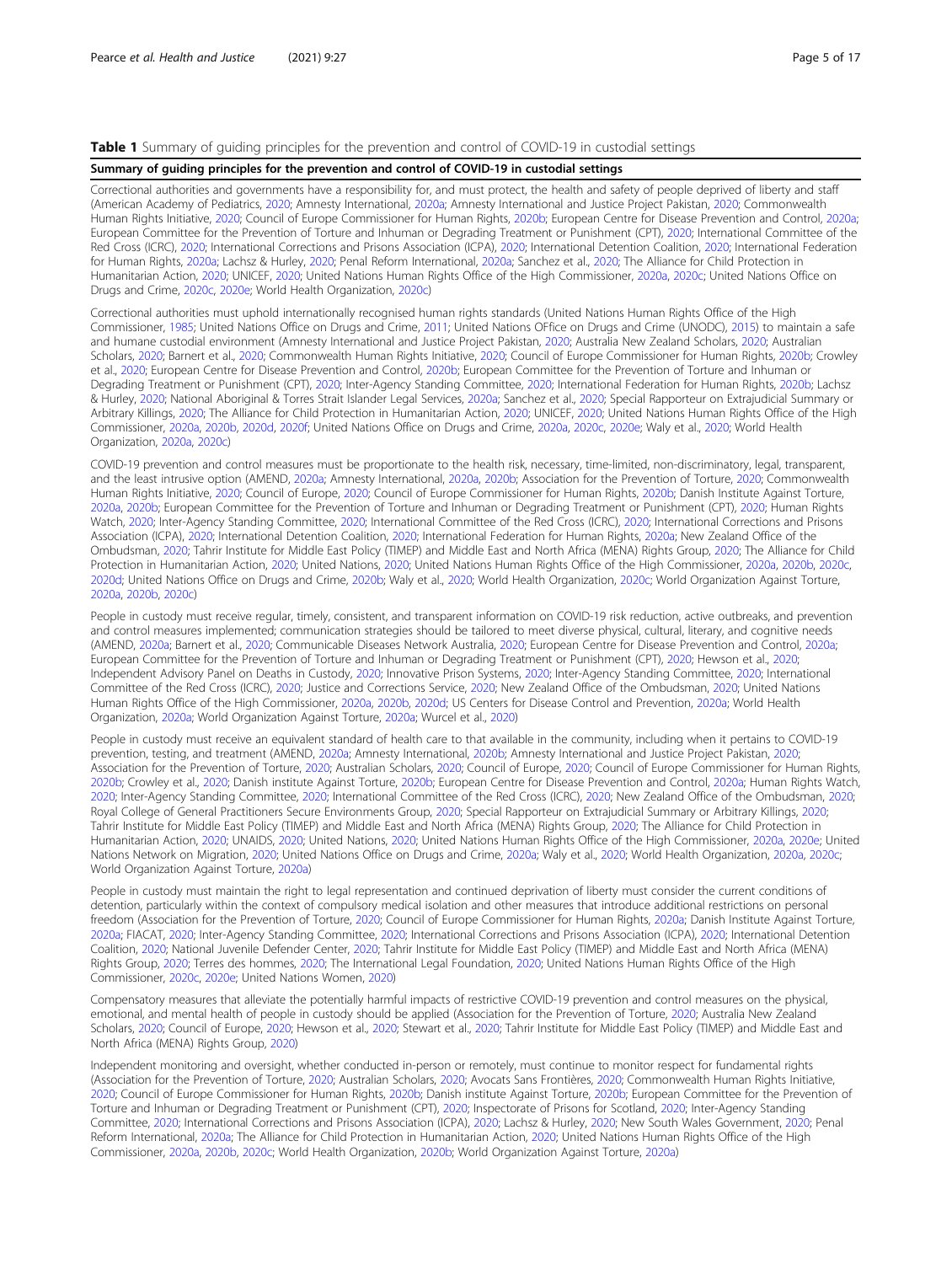#### Table 1 Summary of quiding principles for the prevention and control of COVID-19 in custodial settings (Continued)

#### Summary of guiding principles for the prevention and control of COVID-19 in custodial settings

Immediate action to reduce prison population density is needed to address widespread overcrowding in correctional settings, and must be applied with adequate transition planning to facilitate safe reintegration into the community (Alohan & Calvo, [2020](#page-13-0); American Academy of Pediatrics, [2020;](#page-13-0) Amnesty International, [2020a;](#page-13-0) Annie E. Casey Foundation, [2020](#page-13-0); Council of Europe Commissioner for Human Rights, [2020a,](#page-13-0) [2020b](#page-13-0); Henry, [2020;](#page-14-0) Piel, [2020](#page-15-0); Rubenstein, [2020](#page-15-0); Simpson & Butler, [2020](#page-15-0); Sivashanker et al., [2020](#page-15-0); Terres des hommes, [2020;](#page-15-0) The Alliance for Child Protection in Humanitarian Action, [2020](#page-15-0); UNICEF, [2020;](#page-15-0) World Organization Against Torture, [2020c\)](#page-16-0)

A sustainable response to the COVID-19 pandemic requires carceral system reform rooted in health equity to address ongoing crises of overcrowding, poor living conditions, and substandard health care in custodial settings (Alohan & Calvo, [2020](#page-13-0); Crowley et al., [2020](#page-13-0); Minkler et al., [2020](#page-14-0); The Alliance for Child Protection in Humanitarian Action, [2020](#page-15-0))

COVID-19 prevention and control measures should be tailored to the local and cultural context, resource availability, and specific needs of key vulnerable populations (Council of Europe Commissioner for Human Rights, [2020b;](#page-13-0) European Committee for the Prevention of Torture and Inhuman or Degrading Treatment or Punishment (CPT), [2020;](#page-13-0) International Federation for Human Rights, [2020b](#page-14-0); The Alliance for Child Protection in Humanitarian Action, [2020;](#page-15-0) United Nations, [2020](#page-15-0); United Nations Office on Drugs and Crime, [2020e](#page-16-0); United Nations Women, [2020;](#page-16-0) World Health Organization, [2020c;](#page-16-0) World Organization Against Torture, [2020a\)](#page-16-0)

Close collaboration between health and justice sectors is essential for an effective, coordinated, whole-of-government response (Akiyama et al., [2020;](#page-13-0) AMEND, [2020a;](#page-13-0) Amnesty International, [2020a;](#page-13-0) Association for the Prevention of Torture, [2020](#page-13-0); Australian Scholars, [2020](#page-13-0); Barnert et al., [2020](#page-13-0); Centers for Disease Control and Prevention, [2020;](#page-13-0) Communicable Diseases Network Australia, [2020;](#page-13-0) Danish institute Against Torture, [2020b](#page-13-0); Gorman & Ramaswamy, [2020](#page-14-0); Hewson et al., [2020;](#page-14-0) Human Rights Watch, [2020](#page-14-0); Innovative Prison Systems, [2020;](#page-14-0) Inter-Agency Standing Committee, [2020;](#page-14-0) Kinner et al., [2020;](#page-14-0) Liebrenz et al., [2020](#page-14-0); Montoya-Barthelemy et al., [2020;](#page-14-0) National Commission on Correctional Health Care, [2020b;](#page-14-0) Penal Reform International, [2020a](#page-15-0); Simpson & Butler, [2020](#page-15-0); The Alliance for Child Protection in Humanitarian Action, [2020](#page-15-0); United Nations Human Rights Office of the High Commissioner, [2020d;](#page-15-0) United Nations Office on Drugs and Crime, [2020d,](#page-16-0) [2020f;](#page-16-0) US Centers for Disease Control and Prevention, [2020b](#page-16-0); Wallace et al., [2020;](#page-16-0) World Health Organization, [2020c;](#page-16-0) Yang & Thompson, [2020](#page-16-0))

Free access to personal hygiene supplies (e.g., soap, hand sanitiser, clean towels) was widely recommended (Centers for Disease Control and Prevention, [2020](#page-13-0); European Committee for the Prevention of Torture and Inhuman or Degrading Treatment or Punishment (CPT), [2020](#page-13-0); Seal, [2020](#page-15-0); U.S. Immigration and Customs Enforcement, [2020](#page-15-0); US Centres for Disease Control and Prevention, [2020a\)](#page-16-0). A comprehensive list of recommendations to create safer physical environments is provided in Appendix [S1](#page-12-0).

#### Domain 3: case identification and screening

Universally accessible, free, and equitable COVID-19 testing of symptomatic and asymptomatic people in custody and staff was recommended for early detection and management of COVID-19 (The Kirby Institute, [2020](#page-15-0)). It was recommended that all admissions and visitors entering the facility be screened and admissions be tested for COVID-19 (Centers for Disease Control and Prevention, [2020](#page-13-0); Commonwealth Human Rights Initiative, [2020](#page-13-0); General Directorate "Execution of Sentences" Bulgaria, [2020](#page-14-0); Inter-Agency Standing Committee, [2020](#page-14-0); Meyer et al., [2020;](#page-14-0) United Nations Office on Drugs and Crime, [2020g](#page-16-0); US Centres for Disease Control and Prevention, [2020a;](#page-16-0) US Centres for Disease Control and Prevention, [2020b](#page-16-0); US Centres for Disease Control and Prevention, [2020c;](#page-16-0) Wang et al., [2020\)](#page-16-0). Recommendations regarding routine quarantine of all intakes were mixed; we identified five publications recommending routine quarantine at intake (Centers for Disease Control and Prevention, [2020](#page-13-0); U.S. Immigration and Customs Enforcement, [2020](#page-15-0); Njuguna et al., [2020;](#page-15-0) O'Moore & Farrar, [2020;](#page-15-0) US Centres for Disease Control and Prevention, [2020b](#page-16-0)), whereas two publications discouraged its use due to mental health implications and preference towards comprehensive testing and screening (Lachsz & Hurley, [2020;](#page-14-0) World Health Organization, [2020b](#page-16-0)). If testing capacity is limited, it was recommended to prioritise people at high risk of complications from COVID-19, people at high risk of transmitting COVID-19, and symptomatic individuals (AMEND, [2020a;](#page-13-0) International Federation for Human Rights, [2020](#page-14-0)).

#### Domain 4: case management

It was recommended that all suspected and confirmed cases of COVID-19 have immediate access to healthcare and be safely transferred to community health services when required (AMEND, [2020c;](#page-13-0) Communicable Diseases Network Australia, [2020;](#page-13-0) Inter-Agency Standing Committee, [2020](#page-14-0); New Zealand Office of the Ombudsman, [2020](#page-15-0); Penal Reform International, [2020a](#page-15-0); Royal College of Psychiatrists, [2020;](#page-15-0) UNAIDS, [2020](#page-15-0)). Use of medical isolation was recommended only to protect the health of individuals and people around them, with distinct conditions from punitive solitary confinement (AMEND, [2020c](#page-13-0); Council of Europe, [2020](#page-13-0); Inter-Agency Standing Committee, [2020](#page-14-0); US Centres for Disease Control and Prevention, [2020a](#page-16-0)) including access to additional psychological support and meaningful daily human contact (AMEND, [2020c;](#page-13-0) Association for the Prevention of Torture, [2020](#page-13-0); Australian Scholars, [2020](#page-13-0); European Committee for the Prevention of Torture and Inhuman or Degrading Treatment or Punishment (CPT), [2020;](#page-13-0) Innovative Prison Systems, [2020;](#page-14-0) International Corrections and Prisons Association (ICPA),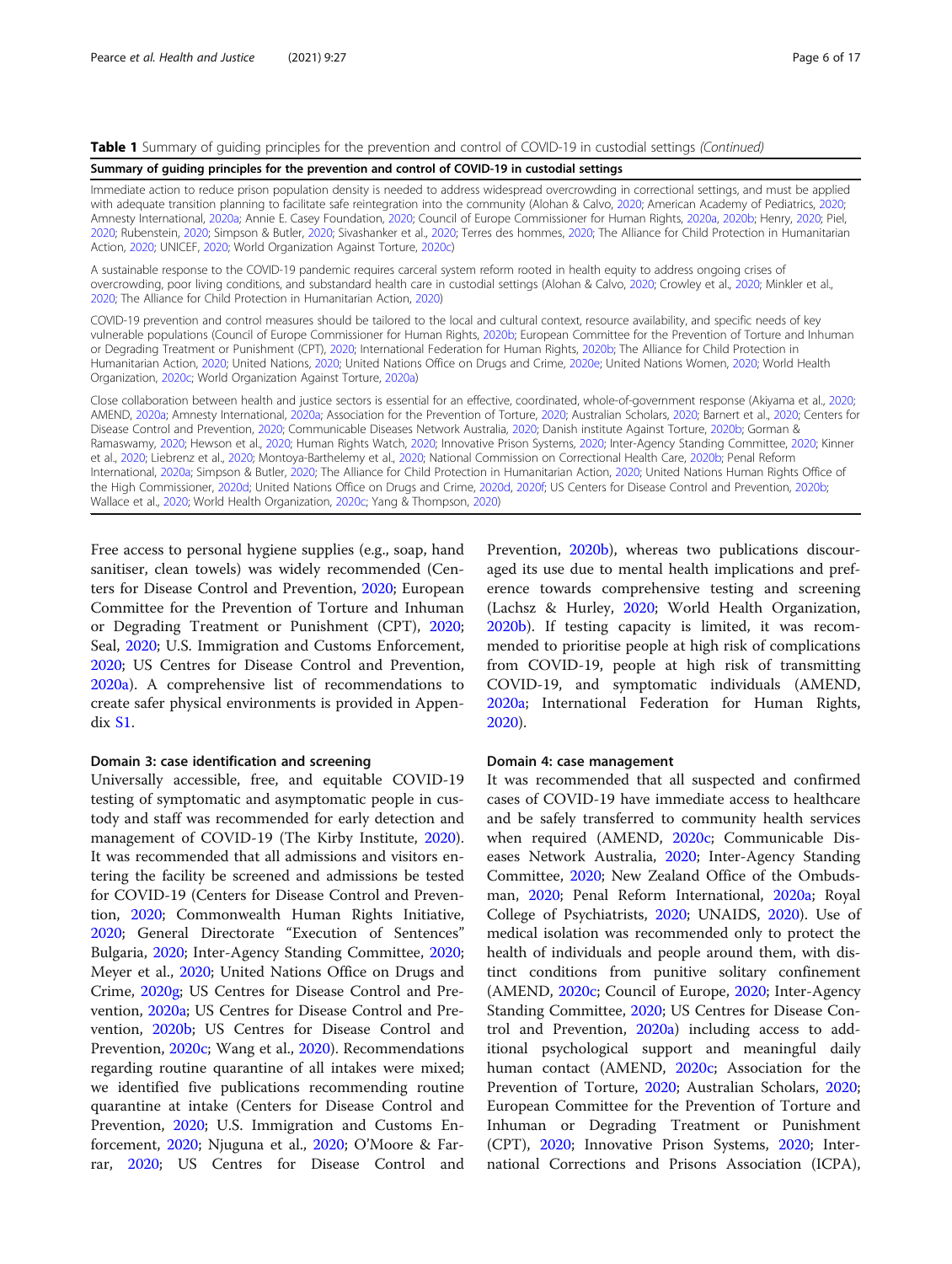<span id="page-6-0"></span>

| #  | <b>Domain</b>                                           | Sub-domain                                                                                                                                                                                                                                                                          |
|----|---------------------------------------------------------|-------------------------------------------------------------------------------------------------------------------------------------------------------------------------------------------------------------------------------------------------------------------------------------|
| 1  | Planning and preparedness                               | Facility-level<br>Regional                                                                                                                                                                                                                                                          |
| 2  | Creating safer physical environments                    | Personal and hand hygiene<br>Cleaning and sanitation<br>Physical distancing<br>Cohorting<br>Day-to-day personal protective equipment (PPE)<br>Ventilation<br>Non-medical transfers                                                                                                  |
| 3  | Case identification and screening                       |                                                                                                                                                                                                                                                                                     |
| 4  | Case management                                         | Clinical management<br>Medical isolation<br>PPE<br>Medical referral and transfer<br>Contact tracing                                                                                                                                                                                 |
| 5  | Communicating to people in custody, staff, and families |                                                                                                                                                                                                                                                                                     |
| 6  | External access and visitation                          | In-person access and visitation<br>Remote access and visitation                                                                                                                                                                                                                     |
| 7  | Psychological and emotional support                     | Support for people in custody<br>Support for staff<br>Support for families                                                                                                                                                                                                          |
| 8  | Adapting healthcare provision                           |                                                                                                                                                                                                                                                                                     |
| 9  | Adapting recreation, programming, and services          |                                                                                                                                                                                                                                                                                     |
| 10 | Adapting legal services and processes                   | Hearings and court proceedings<br>Access to legal representation<br>Bail, remand, probation, parole and community supervision                                                                                                                                                       |
| 11 | Decarceration                                           | Reducing justice or immigration system involvement<br>Releasing people in custody                                                                                                                                                                                                   |
| 12 | Release and community reintegration                     | Pre-release needs assessment<br>Post-release support                                                                                                                                                                                                                                |
| 13 | Workforce logistics                                     | Staff briefings and training<br>Staffing policies and protocols<br>Managing staff as confirmed cases or close contacts                                                                                                                                                              |
| 14 | Surveillance and information sharing                    |                                                                                                                                                                                                                                                                                     |
| 15 | Independent monitoring and inspection                   |                                                                                                                                                                                                                                                                                     |
| 16 | Compensatory measures                                   |                                                                                                                                                                                                                                                                                     |
| 17 | Lifting control measures                                |                                                                                                                                                                                                                                                                                     |
| 18 | Learning systems and evaluative frameworks              |                                                                                                                                                                                                                                                                                     |
| 19 | Key populations and settings*                           | Youth detention<br>Immigration detention<br>Forensic psychiatric<br>Low-middle income countries (LMIC)<br>Women<br>Elderly<br>Indigenous peoples<br>People with a disability<br>People who use alcohol and other drugs (AOD)<br>People with mental illness<br>Other key populations |

\* Key populations were identified in the data when a specific recommendation was made for a population subgroup, and therefore do not represent all populations of people in custody

[2020](#page-14-0); Penal Reform International, [2020a\)](#page-15-0) (see 'Remote access & visitation' in Appendix [S1](#page-12-0)). Other measures that protect the emotional and social wellbeing of people in medical isolation, including prevention of violence

and discrimination towards suspected or confirmed cases (Lachsz & Hurley, [2020\)](#page-14-0), were recommended to convey the non-punitive nature of treatment, encourage symptom reporting and early healthcare intervention,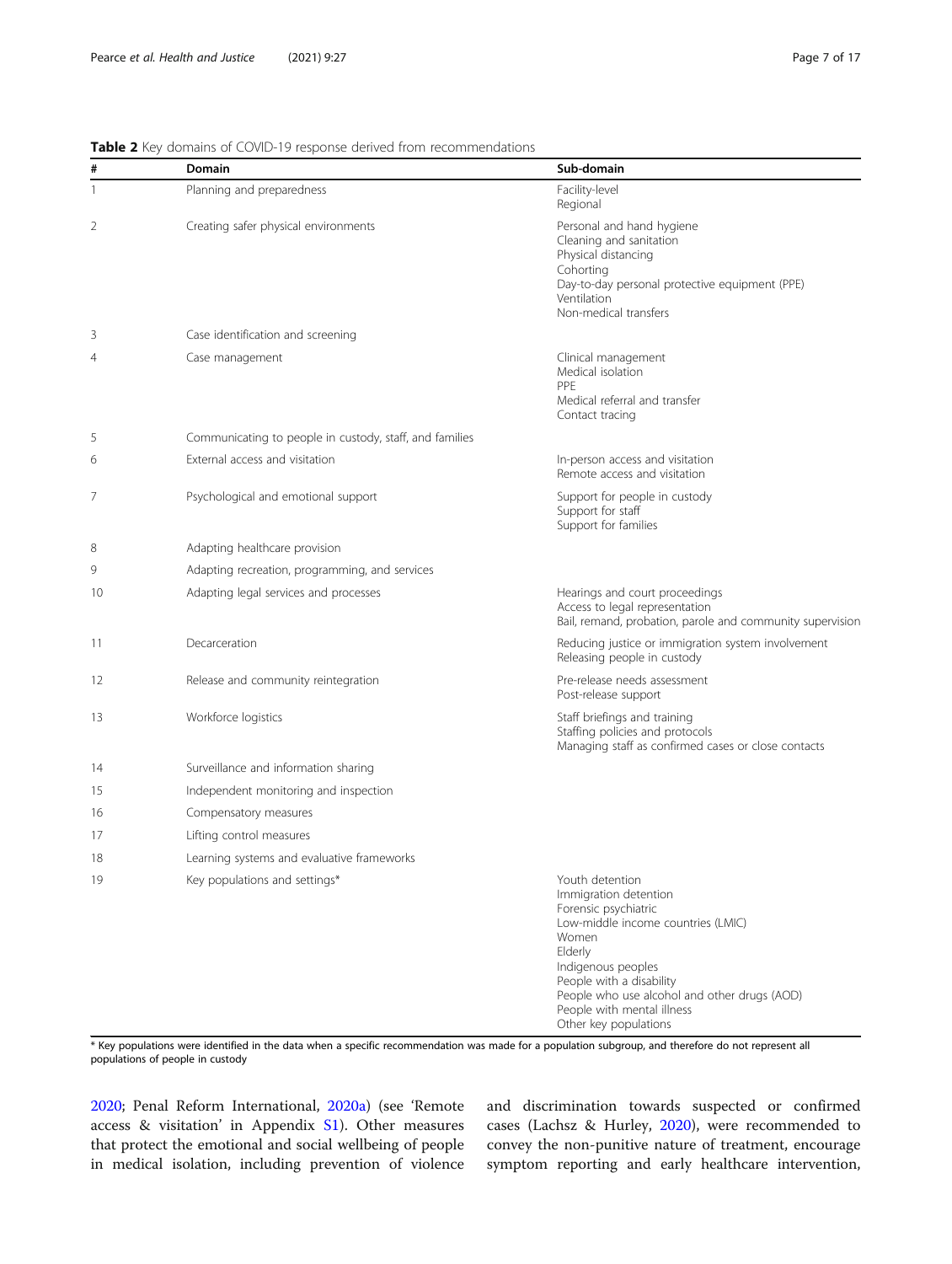and improve health and mortality outcomes (AMEND, [2020c;](#page-13-0) Barnert et al., [2020](#page-13-0); Penal Reform International, [2020a\)](#page-15-0).

# Domain 5: communicating to people in custody, staff, and families

Consistent, timely, transparent, and accessible information sharing with people in custody, staff, families, and the public was recommended to reduce fear and anxiety, establish and maintain trust, maximise compliance with preventive measures, promote access to medical care, reduce unrest, and hold custodial authorities accountable to the health and human rights of people in custody (AMEND, [2020b;](#page-13-0) Commonwealth Human Rights Initiative, [2020](#page-13-0); European Centre for Disease Prevention and Control, [2020a;](#page-13-0) Hewson et al., [2020](#page-14-0); International Corrections and Prisons Association (ICPA), [2020;](#page-14-0) Pyrooz et al., [2020](#page-15-0); United Nations Office on Drugs and Crime, [2020e\)](#page-16-0). This included clear explanations of COVID-19 symptoms and prevention, new restrictions and their impact on daily routine, and containment procedures for confirmed cases. Several recommendations highlighted that communications must meet diverse cognitive, disability, health literacy, and language needs (Barnert et al., [2020](#page-13-0); European Centre for Disease Prevention and Control, [2020a](#page-13-0); International Corrections and Prisons Association (ICPA), [2020](#page-14-0); United Nations Office on Drugs and Crime, [2020d](#page-16-0); US Centres for Disease Control and Prevention, [2020a;](#page-16-0) World Health Organization, [2020a\)](#page-16-0).

# Domain 6: external access and visitation

Recommendations for external access and visitation ranged from allowing some in-person visitation with protective measures in place (Innovative Prison Systems, [2020](#page-14-0); Justice and Corrections Service, [2020](#page-14-0); US Centres for Disease Control and Prevention, [2020a;](#page-16-0) US Centres for Disease Control and Prevention, [2020b;](#page-16-0) US Centres for Disease Control and Prevention, [2020c](#page-16-0); World Organization Against Torture, [2020a\)](#page-16-0) to restricting all non-essential vendors, volunteers, and visitors from entering facilities (AMEND, [2020b](#page-13-0); Innovative Prison Systems, [2020](#page-14-0); Penal Reform International, [2020a](#page-15-0); Prison department of the Republic of Lithuania, [2020](#page-15-0); Seal, [2020](#page-15-0)). It was recommended that restrictions on in-person visitation be offset by temporary reductions or elimination of costs for telephone calls, videoconferencing, and e-mail (American Academy of Pediatrics, [2020](#page-13-0); Commonwealth Human Rights Initiative, [2020](#page-13-0); Council of Europe, [2020;](#page-13-0) U.S. Immigration and Customs Enforcement, [2020;](#page-15-0) Lachsz & Hurley, [2020](#page-14-0); National Aboriginal & Torres Strait Islander Legal Services, [2020a](#page-14-0); New Zealand Office of the Ombudsman, [2020;](#page-15-0) Royal College of Psychiatrists, [2020](#page-15-0); The Alliance for Child

Protection in Humanitarian Action, [2020;](#page-15-0) United Nations Human Rights Office of the High Commissioner, [2020a;](#page-15-0) United Nations Human Rights Office of the High Commissioner, [2020c;](#page-15-0) United Nations Office on Drugs and Crime, [2020d](#page-15-0); US Centres for Disease Control and Prevention, [2020a](#page-16-0); US Centres for Disease Control and Prevention, [2020b;](#page-16-0) US Centres for Disease Control and Prevention, [2020c;](#page-16-0) Vera Institute of Justice, [2020a;](#page-16-0) Vera Institute of Justice, [2020b](#page-16-0); World Organization Against Torture, [2020a](#page-16-0); Youth Correctional Leaders for Justice, [2020](#page-16-0)). It was recommended that decisions to restrict inperson visitation recognise the diverse roles of visitors, including the provision of money, food, and other essential supplies; two publications recommended that custodial authorities adapt protocols so that these resources continue to safely reach people in custody (Amnesty International, [2020a;](#page-13-0) Amnesty International, [2020b](#page-13-0); Association for the Prevention of Torture, [2020](#page-13-0)).

#### Domain 7: psychological and emotional support

The protection of the mental and emotional health of people in custody and staff was a recurrent theme. It was recommended that additional psychological support and compensatory measures be made available during periods of sustained restriction or isolation (see Domain 16 'Compensatory measures'). Several publications (Knox, [2020;](#page-14-0) Kothari et al., [2020;](#page-14-0) Wang et al., [2020](#page-16-0); World Health Organization, [2020b;](#page-16-0) World Organization Against Torture, [2020a\)](#page-16-0) recommended that custodial settings develop capacity to monitor stress, burnout, and fatigue among staff, and/or counteract these through enhanced, no-cost psychological support programs and opportunities for debriefing with colleagues.

#### Domain 8: adapting healthcare provision

Several recommendations reinforced human rights standards (United Nations Office on Drugs and Crime, [2015](#page-16-0)) that hold custodial authorities accountable for the provision of adequate medical care for persons in their custody. It was recommended that healthcare services adapt to respond to COVID-19 whilst ensuring that the broader healthcare needs of people in custody were not unjustifiably compromised (European Centre for Disease Prevention and Control, [2020a;](#page-13-0) International Corrections and Prisons Association (ICPA), [2020;](#page-14-0) United Nations Office on Drugs and Crime, [2020b](#page-16-0); United Nations Office on Drugs and Crime, [2020c](#page-16-0)). Free access to healthcare, at a minimum for respiratory symptoms, was recommended to facilitate early detection and treatment of COVID-19 (Mukherjee & El-Bassel, [2020;](#page-14-0) Rubenstein, [2020](#page-15-0); US Centres for Disease Control and Prevention, [2020a;](#page-16-0) US Centres for Disease Control and Prevention, [2020b](#page-16-0); US Centres for Disease Control and Prevention, [2020c;](#page-16-0) Wagner & Widra, [2020](#page-16-0)). In publications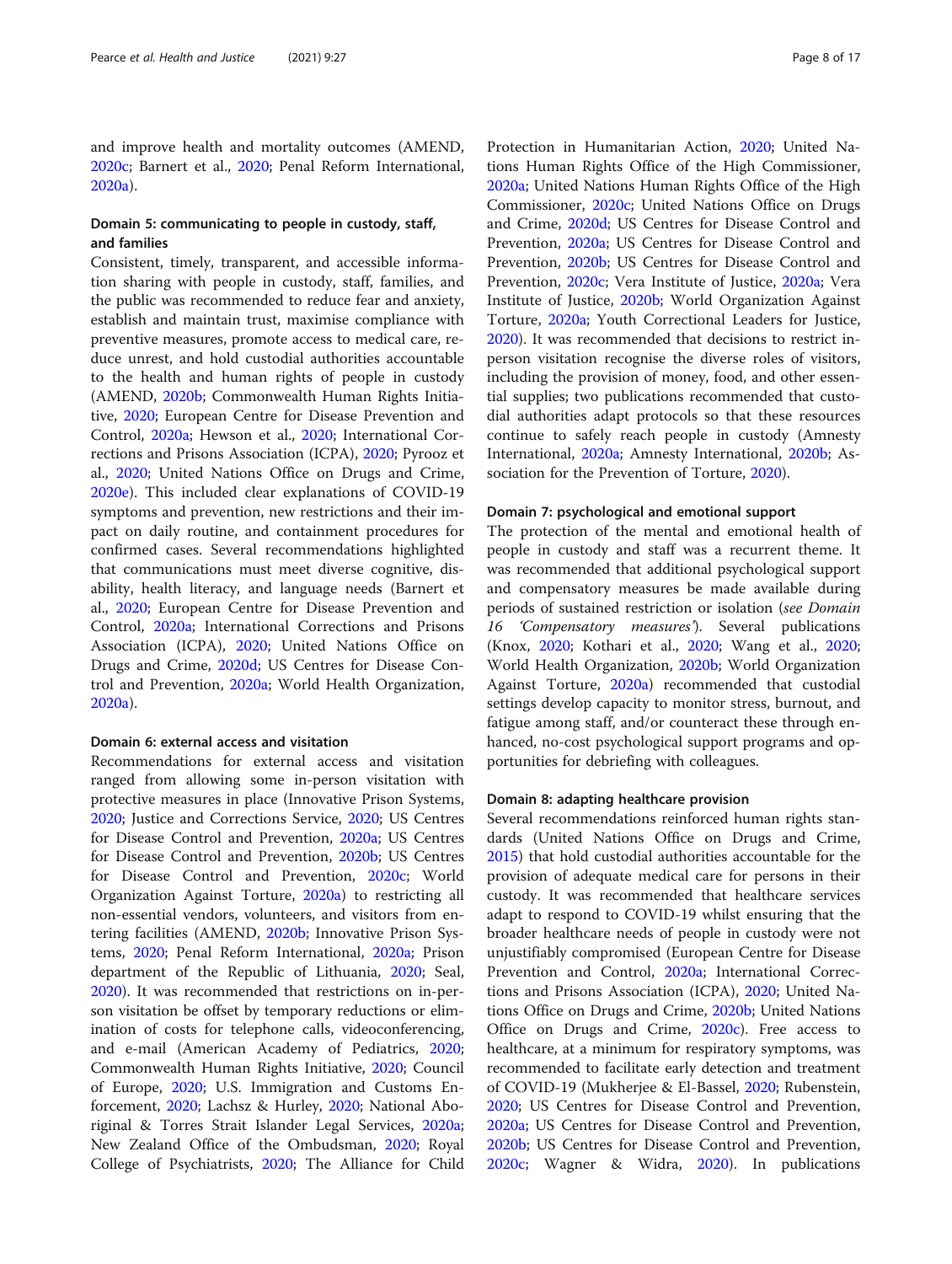addressing healthcare provision, telemedicine was widely recommended (European Centre for Disease Prevention and Control, [2020a](#page-13-0); HM Prison & Probation Service, [2020](#page-14-0); Innovative Prison Systems, [2020;](#page-14-0) Royal College of General Practitioners Secure Environments Group, [2020](#page-15-0); Royal College of Psychiatrists, [2020](#page-15-0)). Several publications recommended seasonal influenza vaccinations for all people in custody and staff to discount seasonal flu to the greatest extent possible from assessment of suspected COVID-19 cases and to reduce demand for healthcare services (Communicable Diseases Network Australia, [2020;](#page-13-0) U.S. Immigration and Customs Enforcement, [2020;](#page-15-0) Mukherjee & El-Bassel, [2020;](#page-14-0) Sanchez et al., [2020](#page-15-0)).

# Domain 9: adapting recreation, programming, and services

Educational, vocational, social, and religious programs can help to prepare people in custody for successful integration into the community (León et al., [2020](#page-14-0)) and reduce recidivism (Pyrooz et al., [2020\)](#page-15-0). In circumstances where these programs cannot be adapted to meet infection prevention and control standards, it was recommended that steps be taken to compensate for suspended vocational programs and provide electronic entertainment and social activities, online education, and virtual religious services (Council of Europe, [2020](#page-13-0); Innovative Prison Systems, [2020;](#page-14-0) León et al., [2020](#page-14-0)). In accordance with human rights standards (United Nations Human Rights Office of the High Commissioner, [1985](#page-15-0); United Nations Office on Drugs and Crime, [2011](#page-16-0); United Nations Office on Drugs and Crime, [2015](#page-16-0)), it was asserted that outdoor access not fall below a minimum of 1 hour per day (United Nations Office on Drugs and Crime (UNODC), [2020b](#page-16-0); World Health Organization, [2020b\)](#page-16-0).

### Domain 10: adapting legal services and processes

Continued functioning of courts and access to legal services, including the establishment of emergency courts (Inter-Agency Standing Committee, [2020](#page-14-0)), was recommended to support decarceration (Association for the Prevention of Torture, [2020](#page-13-0); Tahrir Institute for Middle East Policy (TIMEP) and Middle East and North Africa (MENA) Rights Group, [2020;](#page-15-0) The Alliance for Child Protection in Humanitarian Action, [2020;](#page-15-0) The International Legal Foundation, [2020;](#page-15-0) United Nations, [2020](#page-15-0)) by reducing numbers of unsentenced people held in pretrial detention - currently over 3 million people globally (Penal Reform International, [2020b](#page-15-0)). In contrast, one publication recommended the temporary suspension of judicial hearings to reduce transmission, with exception of remote hearings for urgent cases (Innovative Prison Systems, [2020](#page-14-0)). Virtual court hearings were recommended with careful consideration of due process, data security, and the vulnerabilities of children and people with a disability (United Nations Office on Drugs and Crime, [2020a\)](#page-16-0). An important consideration was that adaptations to legal proceedings must not compromise the right to a fair trial and the safety of defendants, witnesses, and victims (United Nations Office on Drugs and Crime, [2020a](#page-16-0)).

# Domain 11: Decarceration

Decarceration strategies (Henry, [2020](#page-14-0)) were widely recommended to reduce prison overcrowding (Table [1](#page-4-0)). One common recommendation was that continued detention must be justified as necessary and proportionate within the context of COVID-19, particularly for those at high risk of harm from COVID-19 infection and/or restrictive prevention and control measures (United Nations Human Rights Office of the High Commissioner, [2020b](#page-15-0); United Nations Human Rights Office of the High Commissioner, [2020c\)](#page-15-0). Broad reviews of criminal justice and immigration policies were recommended to address an over-reliance on incarceration that disproportionately impacts medically vulnerable and marginalised populations (Danish Institute Against Torture, [2020a](#page-13-0); Danish Institute Against Torture, [2020b;](#page-13-0) Mukherjee & El-Bassel, [2020](#page-14-0); Nowotny et al., [2020;](#page-15-0) The Alliance for Child Protection in Humanitarian Action, [2020](#page-15-0); UNAIDS, [2020](#page-15-0); Wurcel et al., [2020\)](#page-16-0). Recommended non-custodial measures to reduce detention at pre-trial, sentencing, and post-trial are detailed in Appendix [S1.](#page-12-0)

#### Domain 12: release and community re-integration

Post-release transitional support was recommended to ensure that people leaving custody during the pandemic are able to access health, social, and housing services that allow them to comply with local public health advice (Montoya-Barthelemy et al., [2020](#page-14-0); Mukherjee & El-Bassel, [2020](#page-14-0); United Nations Network on Migration, [2020](#page-16-0)). Pre-release needs assessment and transitional planning were recommended for all people leaving custody, particularly for those at highest risk of harm postrelease, including people with substance use disorders, mental illness, chronic illness, and housing instability (Gorman & Ramaswamy, [2020](#page-14-0)). It was recommended that custodial authorities carefully weigh the benefits of early release with capacity for transitional planning and support (Piel, [2020](#page-15-0); Shepherd & Spivak, [2020](#page-15-0)).

# Domain 13: workforce logistics

Publications emphasised the protection of staff safety and wellbeing (Openshaw & Travassos, [2020\)](#page-15-0). Consistent and transparent communication regarding policy changes, revised duties, and responsibilities during COVID-19 outbreaks were recommended (Emory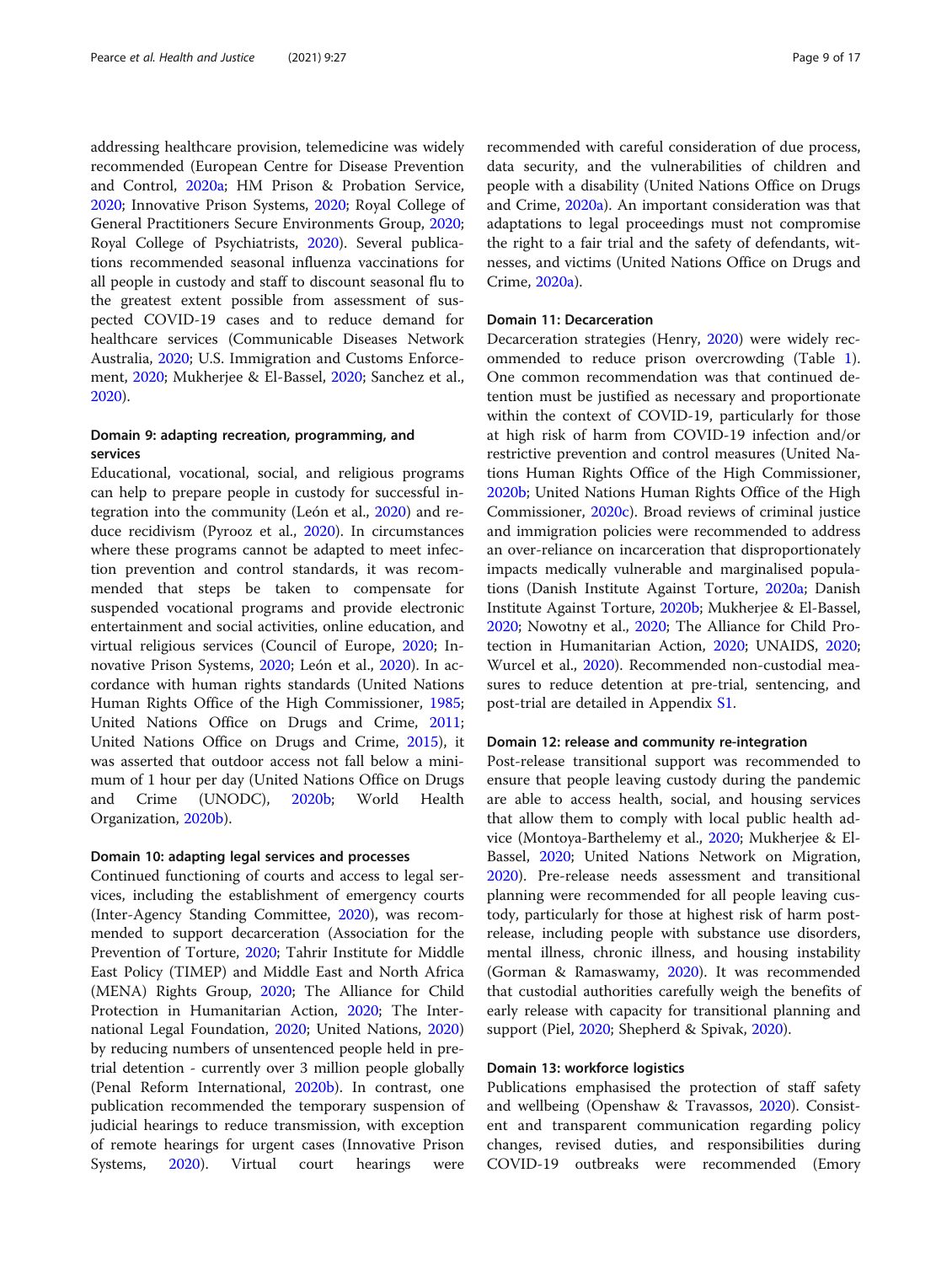Center for the Health of Incarcerated Persons, [2020](#page-13-0); European Centre for Disease Prevention and Control, [2020b](#page-13-0); Justice and Corrections Service, [2020\)](#page-14-0). It was recommended that management plans and policies (e.g., paid sick leave) be in place to prepare for workforce disruptions, reduce unnecessary staff contact, protect highrisk staff members, and support quarantine and isolation when required (US Centres for Disease Control and Prevention, [2020a;](#page-16-0) US Centres for Disease Control and Prevention, [2020b](#page-16-0); US Centres for Disease Control and Prevention, [2020c;](#page-16-0) World Health Organization, [2020a](#page-16-0)).

#### Domain 14: surveillance and information sharing

Several publications recommended regular and transparent surveillance and information sharing with the public and local health authorities to inform local COVID-19 responses and hold authorities accountable for the fair treatment of people in custody (Communicable Diseases Network Australia, [2020](#page-13-0); European Centre for Disease Prevention and Control, [2020b](#page-13-0); Government of Canada Office of the Correctional Officer, [2020](#page-14-0); Lachsz & Hurley, [2020\)](#page-14-0). This included information on COVID-19 testing, case numbers, deaths, incidents of harm or unrest, outbreak management plans, and other contingency plans. One publication recommended that regions unable to immediately implement surveillance consider a phased approach involving voluntary reporting or sentinel surveillance that can serve as indicators for the wider region (European Centre for Disease Prevention and Control, [2020b](#page-13-0)).

#### Domain 15: independent monitoring and inspection

The World Health Organization (WHO) stated that COVID-19 "must not be used as a justification for objecting to external inspection of prisons and other places of detention"(p.6) (World Health Organization, [2020b](#page-16-0)). It was recommended that monitoring and inspection continue with due caution regarding infection prevention and control (Association for the Prevention of Torture, [2020](#page-13-0); International Corrections and Prisons Association (ICPA), [2020\)](#page-14-0), attention towards the justified and appropriate use of medical isolation and lockdown measures (Commonwealth Human Rights Initiative, [2020\)](#page-13-0), and increased implementation of remote reporting and complaint mechanisms for people in custody and staff (International Corrections and Prisons Association (ICPA), [2020](#page-14-0); New South Wales Government, [2020](#page-15-0); United Nations Human Rights Office of the High Commissioner, [2020a;](#page-15-0) United Nations Human Rights Office of the High Commissioner, [2020b;](#page-15-0) World Organization Against Torture, [2020a](#page-16-0)). Guidance for remote inspection was developed (International Corrections and Prisons Association (ICPA), [2020](#page-14-0)).

# Domain 16: compensatory measures

Several publications recommended that COVID-19 prevention and control measures that further restrict the freedoms of people in custody be offset by compensatory measures that maintain the rehabilitative qualities of custody and an acceptable quality of life (e.g., increase frequency and/or time allowances for phone calls; access to virtual education, vocational programs, and free psychological support services). A comprehensive list of recommended compensatory measures is provided in Appendix [S1](#page-12-0).

# Domain 17: lifting control measures

A consistent recommendation was that measures restricting individual freedoms be in place only for the period required for public health purposes, and be lifted as soon as conditions allow (Danish Institute Against Torture, [2020a;](#page-13-0) Danish Institute Against Torture, [2020b](#page-13-0); Royal College of Psychiatrists, [2020\)](#page-15-0). Close monitoring of the local epidemiological context and local public health advice was recommended to inform decisions to lift or modify control measures (Communicable Diseases Network Australia, [2020](#page-13-0); Danish Institute Against Torture, [2020a;](#page-13-0) Danish Institute Against Torture, [2020b](#page-13-0); US Centres for Disease Control and Prevention, [2020a](#page-16-0); US Centres for Disease Control and Prevention, [2020b](#page-16-0); US Centres for Disease Control and Prevention, [2020c\)](#page-16-0). Few concrete recommendations were made for the termination of prevention and control measures such as cohorting and changes to recreation, programming, and services. Recommendations for lifting restrictions on inperson visitation were context-dependent; they ranged from once screening and containment policies are in place (AMEND, [2020b\)](#page-13-0), to after an outbreak is declared over (Communicable Diseases Network Australia, [2020](#page-13-0)), to as long as COVID-19 remains prevalent in the community (European Centre for Disease Prevention and Control, [2020a](#page-13-0); United Nations Human Rights Office of the High Commissioner, [2020d](#page-15-0)). Recommendations for terminating medical isolation are provided in Appendix [S1.](#page-12-0)

### Domain 18: learning systems and evaluative frameworks

Data-driven evaluation and policy analysis were recommended to assess the effectiveness of response measures in reducing COVID-19 infection, to understand their impacts on the health and human rights of people in custody and staff, and to identify beneficial policy changes to adopt in standard operations (AMEND, [2020b](#page-13-0); Buchanan et al., [2020](#page-13-0); Communicable Diseases Network Australia, [2020;](#page-13-0) Dalton et al., [2009;](#page-13-0) Martyn et al., [2020](#page-14-0); Nature, [2020;](#page-15-0) New Zealand Office of the Ombudsman, [2020\)](#page-15-0). Regional and international knowledge sharing was recommended to inform future planning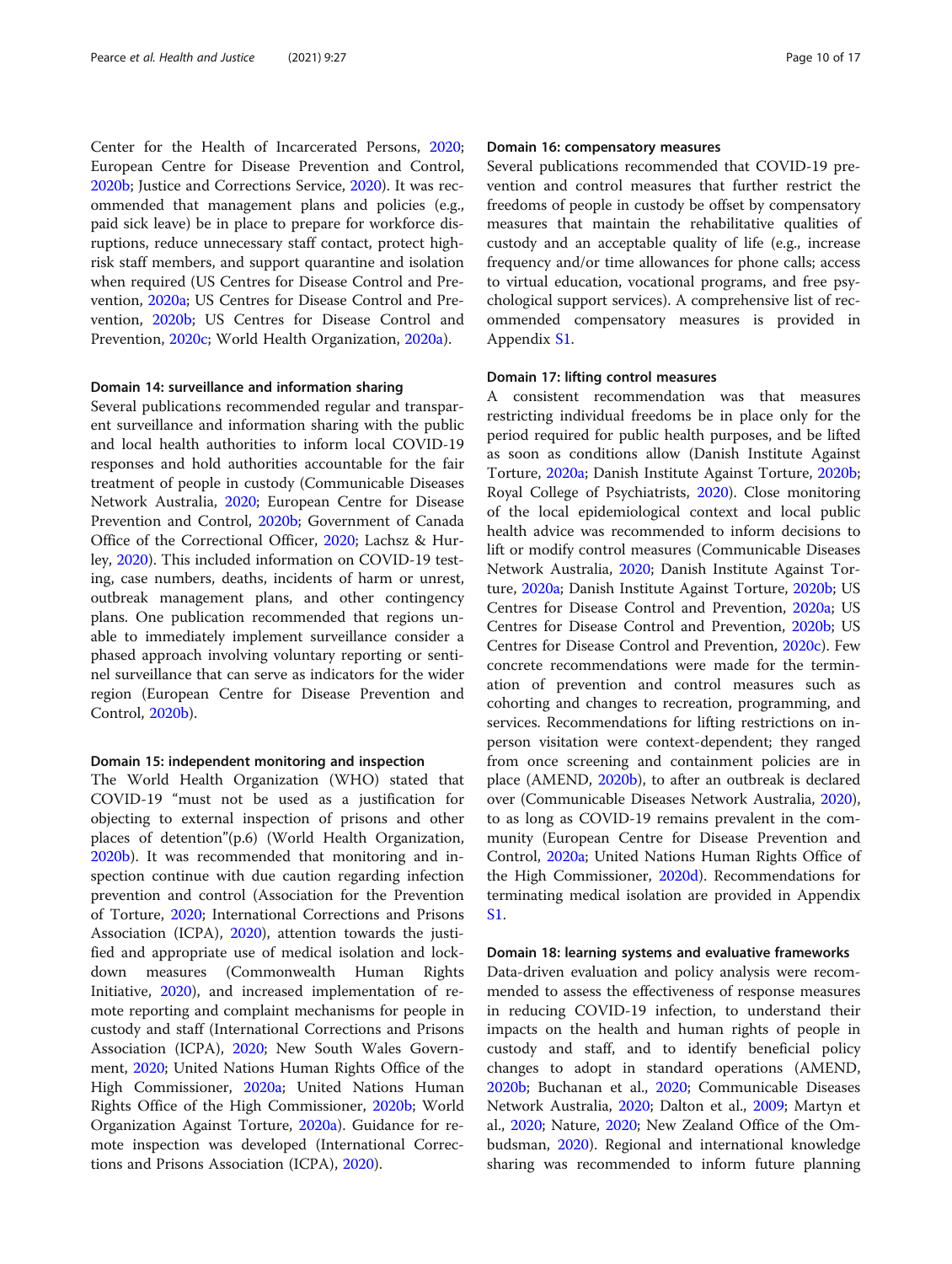and response for similar health crises (AMEND, [2020b](#page-13-0); Communicable Diseases Network Australia, [2020](#page-13-0); United Nations Office on Drugs and Crime, [2020a\)](#page-16-0) and to advocate for broader carceral system reform (Inter-Agency Standing Committee, [2020;](#page-14-0) Lachsz & Hurley, [2020](#page-14-0); Mukherjee & El-Bassel, [2020](#page-14-0); United Nations Office on Drugs and Crime, [2020a](#page-16-0); World Organization Against Torture, [2020a\)](#page-16-0). It was recommended that both people in custody and staff be involved in evaluation (AMEND, [2020b;](#page-13-0) Buchanan et al., [2020;](#page-13-0) Gagnon, [2020\)](#page-14-0).

#### Domain 19: key populations and settings

We identified several recommendations that were specific to key populations (women, elderly, Indigenous peoples, people with a disability, people who use drugs, and people with mental illness) and custodial settings (youth detention, immigration detention, forensic psychiatric facilities, and in low-middle income countries [LMIC]) (Appendix [S1](#page-12-0)). Notably, this review found fewer recommendations specific to LMIC (Amnesty International, [2020a;](#page-13-0) Amnesty International, [2020b](#page-13-0); European Centre for Disease Prevention and Control, [2020a;](#page-13-0) FIA-CAT, [2020](#page-14-0)), which may require more pragmatic interventions that account for resource constraints, and forensic psychiatry (Innovative Prison Systems, [2020](#page-14-0); Simpson et al., [2020](#page-15-0)), where release may not be possible.

#### **Discussion**

From over 200 eligible publications, we documented a considerable volume of recommendations to prevent and/or control COVID-19 in custodial settings during the first six months of 2020. In total, we identified 374 unique recommendations spanning 19 domains; each domain represented a distinct and important area to consider for a comprehensive COVID-19 response. We determined that, overall, comprehensive guidance was available. However, no individual publication addressed all identified domains.

Numerous publications called for immediate reductions in the number of people incarcerated, and a moratorium on immigration detention to address pre-existing crises of widespread overcrowding in custodial settings (Alohan & Calvo, [2020](#page-13-0); American Academy of Pediatrics, [2020](#page-13-0); Amnesty International, [2020a;](#page-13-0) Amnesty International, [2020b;](#page-13-0) Annie E. Casey Foundation, [2020](#page-13-0); Council of Europe Commissioner for Human Rights, [2020a;](#page-13-0) Council of Europe Commissioner for Human Rights, [2020b](#page-13-0); Henry, [2020;](#page-14-0) Piel, [2020;](#page-15-0) Rubenstein, [2020](#page-15-0); Simpson & Butler, [2020](#page-15-0); Sivashanker et al., [2020;](#page-15-0) Terres des hommes, [2020;](#page-15-0) The Alliance for Child Protection in Humanitarian Action, [2020](#page-15-0); UNICEF, [2020;](#page-15-0) World Organization Against Torture, [2020b\)](#page-16-0). These recommendations build on a strong history of advocacy to reduce prison overcrowding globally (Penal Reform

International, [2019;](#page-15-0) World Health Organization, [2007](#page-16-0)), with COVID-19 starkly revealing the health and human rights implications of overcrowding. National prison systems in 124 countries exceed their maximum occupancy rate, with 22 countries reporting that their prisons contain over twice as many people as they were designed to house (Penal Reform International, [2020b](#page-15-0)). Overcrowding to this degree renders physical distancing and other infection prevention and control measures near impossible, severely inhibits access to healthcare, and undermines all aspects of COVID-19 response (Penal Reform International, [2020b](#page-15-0)). It was therefore unsurprising that several publications reinforced that the COVID-19 pandemic provides an unprecedented opportunity for carceral system reform to reduce overreliance on mass incarceration and create safer physical environments that enable the prevention and control of infectious disease (McKenzie & Mishori, [2020;](#page-14-0) Minkler et al., [2020](#page-14-0)). With a strong focus on prison depopulation during the COVID-19 pandemic, efforts to reduce populations in custody need to be matched with adequate supports that facilitate safe community reintegration after release (Franco-Paredes et al., [2021;](#page-14-0) Gorman & Ramaswamy, [2020](#page-14-0); Montoya-Barthelemy et al., [2020](#page-14-0); Mukherjee & El-Bassel, [2020](#page-14-0); Piel, [2020;](#page-15-0) Shepherd & Spivak, [2020](#page-15-0); United Nations Network on Migration, [2020\)](#page-16-0).

#### Conflicting recommendations

Four main conflicts in recommendations were identified. First, one guideline recommended the temporary suspension of judicial hearings with exception of remote hearings for urgent cases, a recommendation implemented in Brazil, Latvia, the Netherlands, and Pakistan (Innovative Prison Systems, [2020\)](#page-14-0). However, no information was provided to outline when judicial hearings should be resumed or how to distinguish 'urgent' cases from 'non-urgent' cases. This contrasted with the majority of publications on this topic calling for the continuation of all hearings during the pandemic (Association for the Prevention of Torture, [2020](#page-13-0); Tahrir Institute for Middle East Policy (TIMEP) and Middle East and North Africa (MENA) Rights Group, [2020;](#page-15-0) The Alliance for Child Protection in Humanitarian Action, [2020](#page-15-0); The International Legal Foundation, [2020;](#page-15-0) United Nations, [2020](#page-15-0)), including the immediate establishment of emergency courts to reduce the number of unsentenced people held in pre-trial detention (Inter-Agency Standing Committee, [2020](#page-14-0)). Second, we identified mixed recommendations regarding in-person visitation. The restriction of all non-essential visitors from entering custodial settings was recommended in several publications on this topic (AMEND, [2020b](#page-13-0); Innovative Prison Systems, [2020](#page-14-0); Penal Reform International, [2020a](#page-15-0); Prison department of the Republic of Lithuania, [2020](#page-15-0); Seal,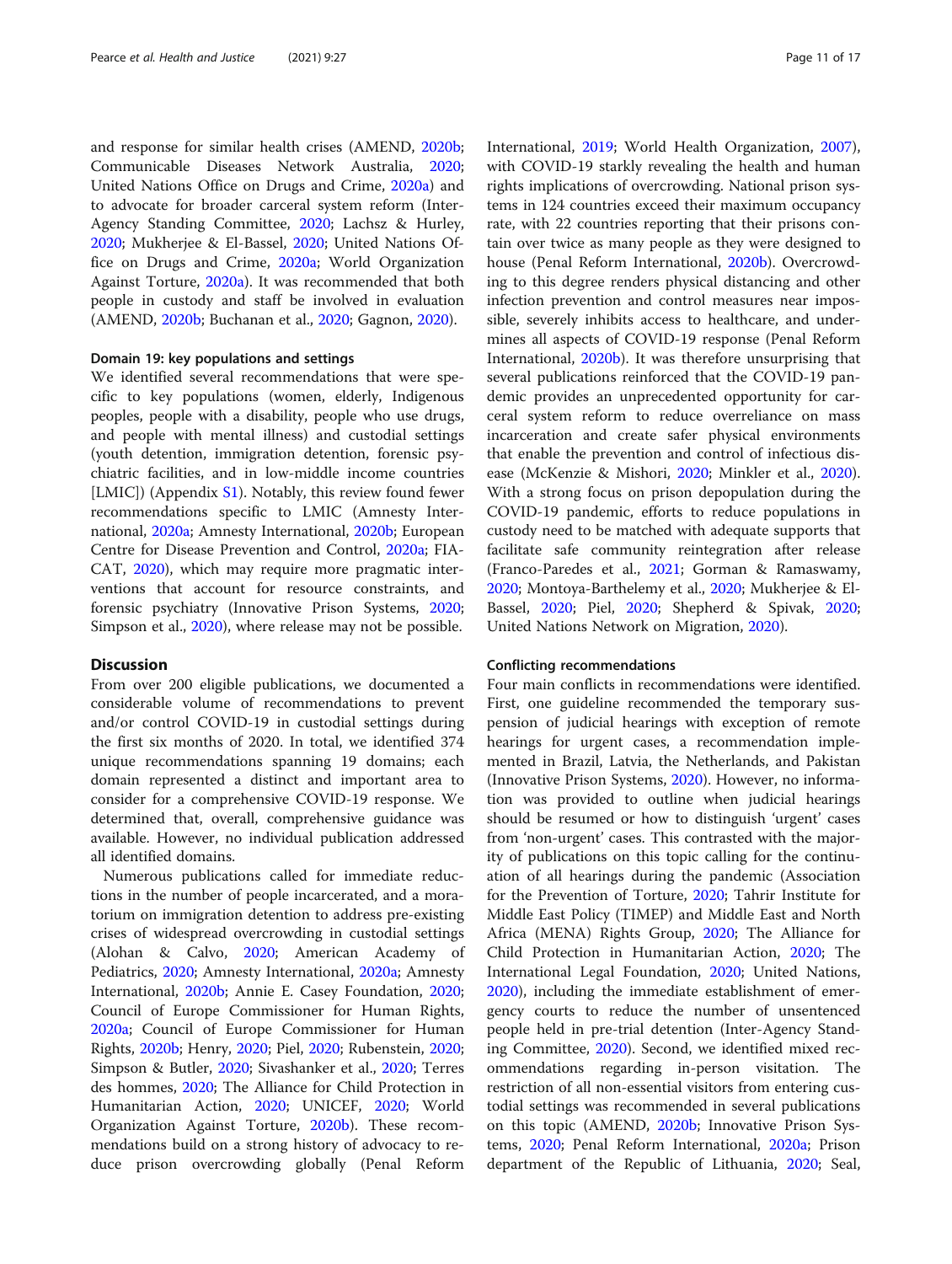[2020](#page-15-0)). However, several others cautiously recommended some in-person visitation with protective measures in place (Innovative Prison Systems, [2020;](#page-14-0) Justice and Corrections Service, [2020;](#page-14-0) US Centres for Disease Control and Prevention, [2020a](#page-16-0); US Centres for Disease Control and Prevention, [2020b;](#page-16-0) US Centres for Disease Control and Prevention, [2020c](#page-16-0); World Organization Against Torture, [2020a\)](#page-16-0), and one guideline (National Police Chief's Council, [2020\)](#page-14-0) recommended that essential visitors, including parents of youth in custody and legal representatives, be permitted to visit in-person. Third, several publications recommended the use of routine quarantine of new facility admissions regardless of COVID-19 infection or exposure (Centers for Disease Control and Prevention, [2020;](#page-13-0) U.S. Immigration and Customs Enforcement, [2020](#page-15-0); Njuguna et al., [2020](#page-15-0); O'Moore & Farrar, [2020](#page-15-0); US Centres for Disease Control and Prevention, [2020b](#page-16-0)), while two publications (Lachsz & Hurley, [2020;](#page-14-0) World Health Organization, [2020b](#page-16-0)) discouraged its use due to potentially harmful mental health impacts and preference towards comprehensive testing and screening. Lastly, three publications recommended the use of fines as an alternative to incarceration (Danish Institute Against Torture, [2020a](#page-13-0); Danish Institute Against Torture, [2020b;](#page-13-0) Seal, [2020;](#page-15-0) The International Legal Foundation, [2020](#page-15-0)) whereas others expressed concerns about the disproportionate impacts of these measures on Indigenous peoples (National Aboriginal & Torres Strait Islander Legal Services, [2020b](#page-14-0)) and people living in poverty (United Nations Office on Drugs and Crime (UNODC), [2020b\)](#page-16-0).

#### Key gaps identified

Definitive guidance on when to remove or reduce the intensity of COVID-19 prevention and control measures was notably absent, except for terminating medical isolation and declaring an outbreak to be over. While there was clear consensus that these decisions should be based upon close monitoring of the local epidemiological context and public health advice, no specific benchmarks (e.g., local infection rates) were provided in any of the included publications. Furthermore, there was limited guidance over who should be responsible for these decisions; designated officials (US Centres for Disease Control and Prevention, [2020b\)](#page-16-0), correctional authorities (Danish Institute Against Torture, [2020a](#page-13-0); Danish Institute Against Torture, [2020b;](#page-13-0) United Nations Office on Drugs and Crime, [2020d](#page-16-0)), and outbreak management teams (Communicable Diseases Network Australia, [2020](#page-13-0)) were identified. Clear and externally verifiable criteria to guide the de-escalation of COVID-19 prevention and control measures in custody are needed to ensure that they are not in place for longer than necessary. This is especially pertinent for measures that restrict personal freedoms (e.g., out-of-cell time) and social interaction (e.g., visitation), due to their profound impacts on the psychological wellbeing of people in custody (Hewson et al., [2020](#page-14-0); Stewart et al., [2020](#page-15-0)). Another gap related to guidance for specific populations. We developed a subdomain within the 'Key populations and settings' domain, when coding recommendations that were targeted for specific population subgroups. Recommendations for some groups were notably absent from this domain (e.g., LGBTQ people), were categorised broadly (e.g., Indigenous peoples), or provided minimal guidance (e.g. people with a disability). Guidance that addresses the specific needs of all people in custody and acknowledges local diversity and cultural differences within the broad subgroups identified in this review are needed. Finally, to our knowledge, few publications actively included the perspectives of people in custody, their families, or staff in the development of recommendations.

#### Strengths and limitations

This review included a wide range of recommendations spanning multiple custodial settings and population subgroups, identified from a systematic search of both peerreviewed and grey literature (Appendix [S3](#page-12-0)). Our broad approach allowed for the inclusion of guidance from various stakeholders represented in the COVID-19 response, and consideration of broader social, physical, and mental health needs of people in custody and staff. However, there are some limitations. First, although English is an official language of key international bodies that contributed 34% of included publications, our decision to restrict the search strategy to English-language publications may have led to exclusion of some publications from LMIC. Second, our search strategy targeted publications explicitly focused on COVID-19 and custodial settings. Recommendations relevant to custodial settings that were made in broader pandemic response publications were therefore not included in this review. Third, this review focused on initial guidance from the first 6 months of the pandemic. It therefore did not include recommendations from emergent areas such as COVID-19 vaccination or variants of concern. Recommendations identified in this review reflect information at the time of their publication – when governments around the world were out of necessity mounting a rapid response to the pandemic – and should be considered within the context of evolving COVID-19 knowledge.

# Implementation and next steps

Comprehensive guidance is necessary, but not sufficient, for effective COVID-19 response. Custodial settings and systems vary widely in their structure, stability, resource availability, and cultural context, and are impacted by external factors including political will and the broader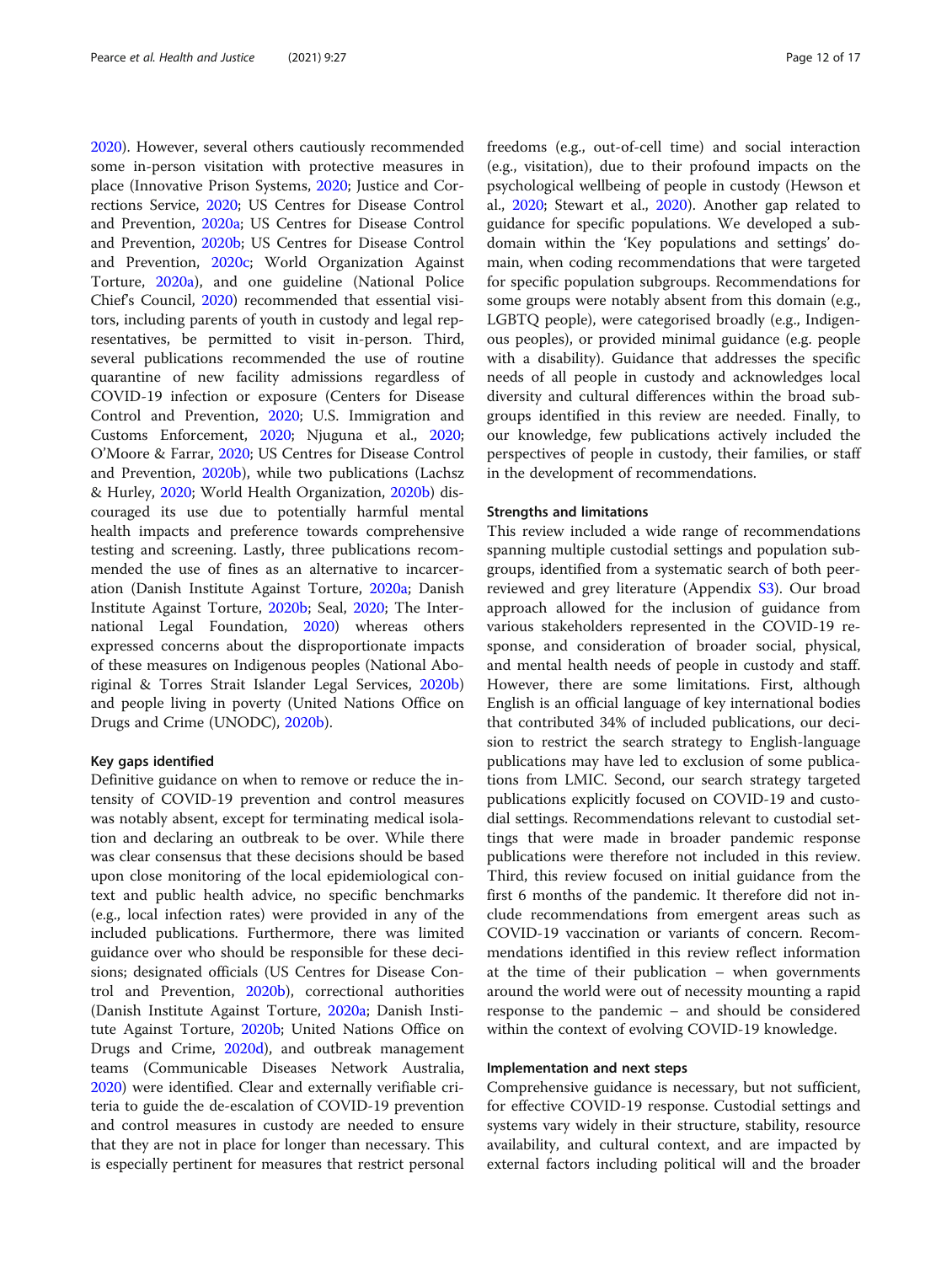<span id="page-12-0"></span>public health response to COVID-19, which greatly influence the actions of governments and correctional authorities. Despite the availability of comprehensive guidance early in the pandemic, early reports have suggested that the global response to COVID-19 in custodial settings has largely been inadequate. A recent review of 69 countries' response to COVID-19 in custodial settings identified shortages of testing capacity, lack of preventive and protective measures, insufficient rates of release to address overcrowding, and inappropriate use of solitary confinement (Amnesty International, [2021](#page-13-0)).

We have identified several priorities to address this implementation gap that align with recommendations identified in this review. Firstly, there is an urgent need for reliable data collection, analysis, and public disclosure on basic epidemiology (e.g., numbers of infections and deaths) and responses (e.g., measures implemented) in custodial settings globally (Amnesty International, [2021\)](#page-13-0). This information is rarely reported, but is critical to maximise transparency and hold governments and custodial authorities accountable for the health of people in custody and staff. Secondly, a comprehensive programme of research documenting and examining the implementation of recommended prevention and control measures in custodial settings, with due consideration to priority groups and LMIC, is needed to identify factors facilitating and inhibiting an effective COVID-19 response. To date, we are not aware of any published implementation studies. A fit-for-purpose Optional Protocol to the Convention Against Torture (OPCAT) (United Nations Human Rights Office of the High Commissioner, [2002\)](#page-15-0) could act as a framework to assess the adequacy of the COVID-19 response from a human rights perspective. Finally, there remains a dearth of research evidence examining the effectiveness of recommended prevention and control measures, and combinations of measures, for reducing COVID-19 morbidity and mortality and associated impacts on people in custody and staff. This represents a critical knowledge gap that will be essential to optimising and adapting responses in custodial settings globally. The framework presented in this review (Table [2](#page-6-0)) is a useful starting point for organising this important body of work.

# Conclusions

A comprehensive response to COVID-19 in custodial settings is highly complex and must carefully balance the need for restrictive infection prevention and control strategies with their potentially harmful impacts on health and human rights. Despite the availability of comprehensive guidance early in the pandemic, important gaps remain in the implementation of recommended prevention and control measures globally, and in the availability of evidence assessing their effectiveness on

reducing COVID-19 disease, impact on people in custody and staff, and implementation. Evaluation of the implementation of these measures in custodial settings, and their diverse impacts on health and wellbeing, are crucial next steps.

#### Abbreviations

COVID-19: Coronavirus Disease 2019; WHO: World Health Organization; LMIC: Low-middle income countries

#### Supplementary Information

The online version contains supplementary material available at [https://doi.](https://doi.org/10.1186/s40352-021-00150-w) [org/10.1186/s40352-021-00150-w](https://doi.org/10.1186/s40352-021-00150-w).

Additional file 1: Appendix S1. List of recommendations by domain and sub-domain; Description of data: Appendix S1 provides a complete list of all 374 recommendations categorised by domain and sub-domain.

Additional file 2: Appendix S2. Summary of included publications; Description of data: Appendix S2 provides a complete list of all 201 eligible publications analysed in this review and provides information on (1) WHO region (country), (2) Date of publication, (3) Type of author, (4) Type of publication, (5) Targeted audience, and (6) Targeted setting.

Additional file 3: Appendix S3. Search strategy; Description of data: Appendix S3 provides the comprehensive search strategy to allow for reproduction of the search results.

#### Acknowledgements

We acknowledge the contributions of the following colleagues at the University of Melbourne who helped to conceptualise this research and/or secure funding for this project: Dr. Kathryn Snow, Dr. Karen Block, Dr. Vishwanath Iyer, Ms. Emilia Janca, Dr. James Rose, and Ms. Melissa Willoughby.

#### Authors' contributions

Conceptualisation: SK, RB, LCF, JF, CK, LP, LS, JY, AV. Funding acquisition: SK, RB, LCF, JF, CK, LP, LS, JY, AV. Developed and tested search terms: LCF, JF, CK, LP. Title and abstract review: LCF, CK, LP. Full-text review: CK, LP, AV. Formal analysis: CK, LP, AV. Writing - original draft: LP, AV. Writing - reviewing & editing: SK, RB, LCF, JF, RG, CK, LP, LS, SST, JY, AV, RB, SK. Supervision: SK. The authors read and approved the final manuscript.

#### Funding

This work was co-funded by the Centre for Health Equity and the Justice Health Unit, Melbourne School of Population and Global Health, The University of Melbourne. The Justice Health Unit led design, data collection and analysis, and preparation of the manuscript.

#### Availability of data and materials

Data sharing is not applicable to this article because no datasets were generated or analysed during the current study. All publications included in this review are publicly available; a list is included in Appendix S2.

#### Declarations

Ethics approval and consent to participate

Not applicable.

#### Consent for publication Not applicable.

# Competing interests

The authors declare that they have no competing interests.

#### Author details

<sup>1</sup> Justice Health Unit, Melbourne School of Population and Global Health University of Melbourne, Level 4, 207 Bouverie Street, Carlton, Victoria 3053, Australia. <sup>2</sup>Centre for Adolescent Health, Murdoch Children's Research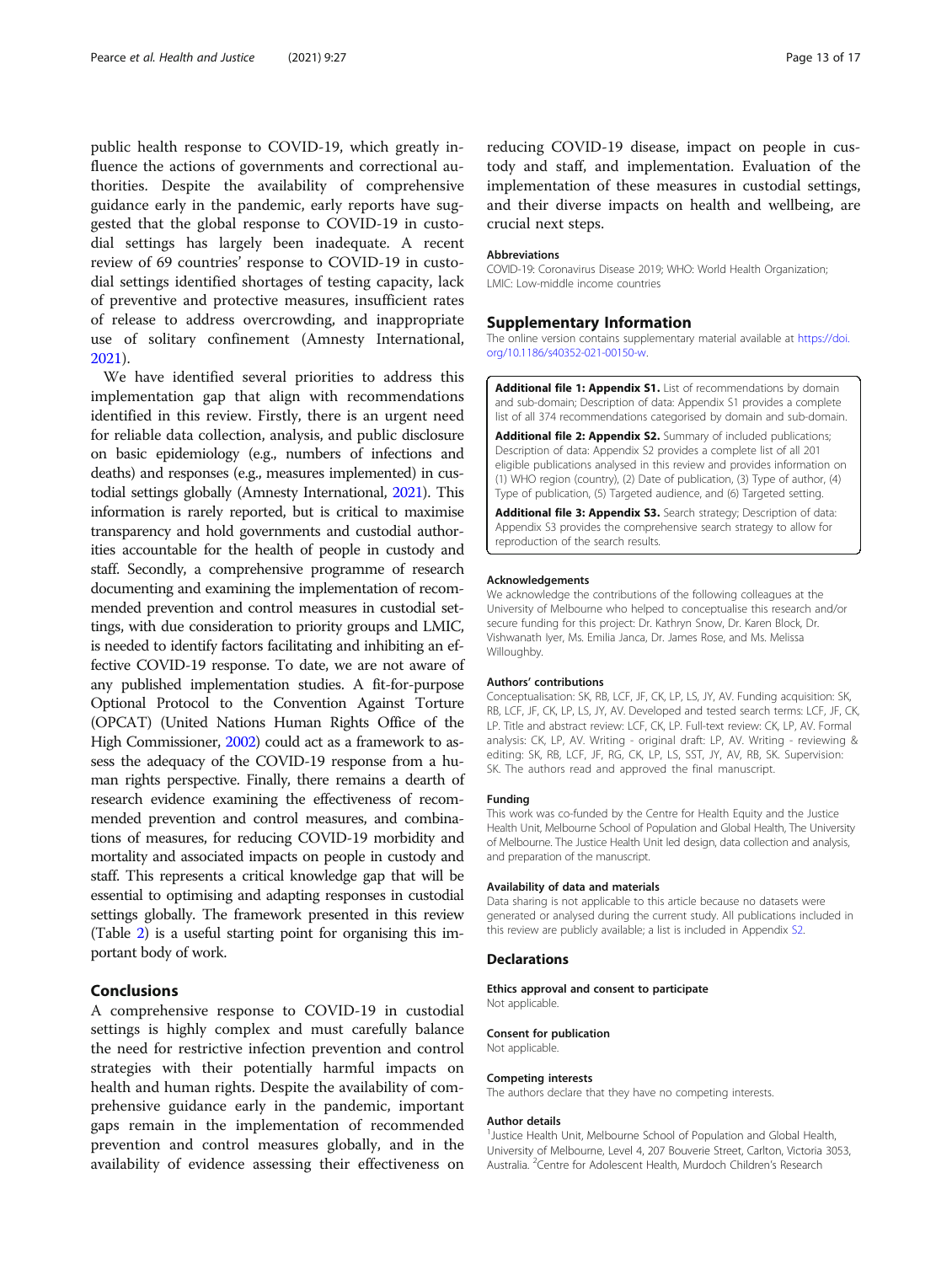<span id="page-13-0"></span>Institute, Melbourne, Victoria, Australia. <sup>3</sup>Mater Research Institute, University of Queensland, Brisbane, Queensland, Australia. <sup>4</sup>Department of Psychological Medicine, University of Otago, Christchurch, New Zealand. <sup>5</sup>School of Population and Global Health, The University of Western Australia, Perth, Western Australia, Australia. <sup>6</sup>National Drug Research Institute, Curtin University, Perth, Western Australia, Australia. <sup>7</sup>Law School, University of Western Australia, Perth, Western Australia, Australia. <sup>8</sup>Health Service and Population Research Department, Institute of Psychiatry, Psychology and Neuroscience, King's College London, London, UK. <sup>9</sup>Melbourne School of Psychological Sciences, The University of Melbourne, Melbourne, Victoria, Australia. 10Healthcare in Prison, South Eastern Health and Social Care Trust, Belfast, North Ireland, UK. <sup>11</sup>Global Public Health, Public Health England, London, England. 12Griffith Criminology Institute, Griffith University, Brisbane, Queensland, Australia. <sup>13</sup>School of Public Health and Preventive Medicine, Monash University, Melbourne, Victoria, Australia.

# Received: 10 June 2021 Accepted: 3 August 2021<br>Published online: 15 October 2021

#### References

- Akiyama, M. J., Spaulding, A. C., & Rich, J. D. (2020). Flattening the curve for incarcerated populations: Covid-19 in jails and prisons. New England Journal of Medicine, 382(22), 2075–2077. <https://doi.org/10.1056/NEJMp2005687>.
- Alohan, D., & Calvo, M. (2020). COVID-19 outbreaks at correctional facilities demand a health equity approach to criminal justice reform. Journal of Urban Health, 97, 342–347. <https://doi.org/10.1007/s11524-020-00459-1>.
- AMEND. (2020a). Clinical guidelines for COVID-19 in correctional settings. AMEND. (2020b). COVID-19 in correctional settings: Unique challenges and proposed responses.
- AMEND. (2020c). The Ethical Use of Medical Isolation Not Solitary Confinement – to Reduce COVID-19 Transmission in Correctional Settings. Retrieved from [https://amend.us/wp-content/uploads/2020/04/Medical-Isolation-vs-Solita](https://amend.us/wp-content/uploads/2020/04/Medical-Isolation-vs-Solitary_Amend.pdf) [ry\\_Amend.pdf](https://amend.us/wp-content/uploads/2020/04/Medical-Isolation-vs-Solitary_Amend.pdf)
- American Academy of Pediatrics. (2020). Responding to the Needs of Youth Involved With the Justice System During the COVID-19 Pandemic. Retrieved from [https://services.aap.org/en/pages/2019-novel-coronavirus-covid-19](https://services.aap.org/en/pages/2019-novel-coronavirus-covid-19-infections/clinical-guidance/responding-to-the-needs-of-youth-involved-with-the-justice-system--during-the-covid-19-pandemic/) [infections/clinical-guidance/responding-to-the-needs-of-youth-involved-with](https://services.aap.org/en/pages/2019-novel-coronavirus-covid-19-infections/clinical-guidance/responding-to-the-needs-of-youth-involved-with-the-justice-system--during-the-covid-19-pandemic/)[the-justice-system--during-the-covid-19-pandemic/](https://services.aap.org/en/pages/2019-novel-coronavirus-covid-19-infections/clinical-guidance/responding-to-the-needs-of-youth-involved-with-the-justice-system--during-the-covid-19-pandemic/)
- Amnesty International. (2020a). Joint CSO letter to President Magufuli on the rights of prison detainees in Tanzania during the COVID-19 pandemic [Press release]. Retrieved from [https://www.amnesty.org/download/Documents/A](https://www.amnesty.org/download/Documents/AFR5623812020ENGLISH.PDF) [FR5623812020ENGLISH.PDF](https://www.amnesty.org/download/Documents/AFR5623812020ENGLISH.PDF)
- Amnesty International. (2020b). Joint public statement: Turkey: Rights groups call for urgent release of imprisoned journalists, human rights defenders and others, now at risk of COVID-19. Retrieved from [https://www.amnesty.org/en/](https://www.amnesty.org/en/documents/eur44/2047/2020/en/) [documents/eur44/2047/2020/en/](https://www.amnesty.org/en/documents/eur44/2047/2020/en/)
- Amnesty International. (2021). Forgotten behind bars: COVID-19 and prisons. Retrieved from <https://www.amnesty.org/en/documents/pol40/3818/2021/en/>
- Amnesty International and Justice Project Pakistan. (2020). Joint statement: Protect prisoners during COVID-19 outbreak [Press release]. Retrieved from [https://mailchi.mp/d14e61d5db11/protect-prisoners-covic-amnesty-jpp-4202](https://mailchi.mp/d14e61d5db11/protect-prisoners-covic-amnesty-jpp-4202642) [642](https://mailchi.mp/d14e61d5db11/protect-prisoners-covic-amnesty-jpp-4202642)
- Annie E. Casey Foundation. (2020). Juvenile Justice Priorities During and After the COVID-19 Pandemic. 6 April 2020. Retrieved from [https://www.aecf.org/](https://www.aecf.org/blog/juvenile-justice-priorities-during-and-after-the-covid-19-pandemic/) [blog/juvenile-justice-priorities-during-and-after-the-covid-19-pandemic/](https://www.aecf.org/blog/juvenile-justice-priorities-during-and-after-the-covid-19-pandemic/)
- Association for the Prevention of Torture. (2020). Guidance: Monitoring places of detention through the COVID-19 pandemic.
- Australia New Zealand Scholars. (2020). Open letter to Australian governments on COVID-19 and the criminal justice system [Press release]
- Australian Scholars. (2020). Second national open letter to Australian governments on COVID-19 and prisons and youth detention centres. Retrieved from [https://www.greenslist.com.au/assets/papers/Second%2](https://www.greenslist.com.au/assets/papers/Second%20open%20letter%20to%20Australian%20governments%20re%20prisons%20and%20COVID-19%20-%20with%20signatures.pdf) [0open%20letter%20to%20Australian%20governments%20re%20prisons%20a](https://www.greenslist.com.au/assets/papers/Second%20open%20letter%20to%20Australian%20governments%20re%20prisons%20and%20COVID-19%20-%20with%20signatures.pdf) [nd%20COVID-19%20-%20with%20signatures.pdf](https://www.greenslist.com.au/assets/papers/Second%20open%20letter%20to%20Australian%20governments%20re%20prisons%20and%20COVID-19%20-%20with%20signatures.pdf)
- Avocats Sans Frontières. (2020). The spread of COVID-19 requires urgent and immediate measures to be taken to protect the rights of detainees in Africa: Joint Statement adressed to the member states of the African Union and to human rights international organisations in Africa [Press release]. Retrieved from [https://www.asf.be/blog/publications/faced-with-the-spreading-of](https://www.asf.be/blog/publications/faced-with-the-spreading-of-covid-19-take-urgent-and-immediate-measures-to-protect-the-rights-of-detainees-in-africa/)[covid-19-take-urgent-and-immediate-measures-to-protect-the-rights-of-deta](https://www.asf.be/blog/publications/faced-with-the-spreading-of-covid-19-take-urgent-and-immediate-measures-to-protect-the-rights-of-detainees-in-africa/) [inees-in-africa/](https://www.asf.be/blog/publications/faced-with-the-spreading-of-covid-19-take-urgent-and-immediate-measures-to-protect-the-rights-of-detainees-in-africa/)
- Barnert, E., Ahalt, C., & Williams, B. (2020). Prisons: Amplifiers of the COVID-19 pandemic hiding in plain sight. American Journal of Public Health, 110(7), 964–966. <https://doi.org/10.2105/AJPH.2020.305713>.
- Beaudry, G., Zhong, S., Whiting, D., Javid, B., Frater, J., & Fazel, S. (2020). Managing outbreaks of highly contagious diseases in prisons: A systematic review. BMJ Global Health, 5(11), e003201. [https://doi.org/10.1136/bmjgh-2](https://doi.org/10.1136/bmjgh-2020-003201) [020-003201](https://doi.org/10.1136/bmjgh-2020-003201).
- Buchanan, M., Castro, E. D., Kushner, M., & Krohn, M. D. (2020). It's F\*\* ing Chaos: COVID-19's impact on juvenile delinquency and juvenile justice. American Journal of Criminal Justice, 45, 1–23.
- Centers for Disease Control and Prevention. (2020). FAQs for administrators, staff, people who are incarcerated, and families. Retrieved from [https://www.cdc.](https://www.cdc.gov/coronavirus/2019-ncov/community/correction-detention/faq.html) [gov/coronavirus/2019-ncov/community/correction-detention/faq.html](https://www.cdc.gov/coronavirus/2019-ncov/community/correction-detention/faq.html)
- Commonwealth Human Rights Initiative. (2020). COVID-19 and prisons in the commonwealth: Ensuring an effective response. Retrieved from [https://www.](https://www.humanrightsinitiative.org/download/1586326581COVID%2019%20and%20Prisons%20in%20the%20Commonwealth.pdf) [humanrightsinitiative.org/download/1586326581COVID%2019%20and%2](https://www.humanrightsinitiative.org/download/1586326581COVID%2019%20and%20Prisons%20in%20the%20Commonwealth.pdf) [0Prisons%20in%20the%20Commonwealth.pdf](https://www.humanrightsinitiative.org/download/1586326581COVID%2019%20and%20Prisons%20in%20the%20Commonwealth.pdf)
- Communicable Diseases Network Australia. (2020). National Guidelines for the prevention, control and public health management of COVID-19 outbreaks in correctional and detention facilities in Australia.
- Council of Europe. (2020). COVID-19 related statement by the members of the council for penological co-operation working group (PC-CP WG) [Press release]
- Council of Europe Commissioner for Human Rights. (2020a). Commissioner calls for release of immigration detainees during Covid-19 crisis [Press release]
- Council of Europe Commissioner for Human Rights. (2020b). COVID-19 pandemic: Urgent steps are needed to protect the rights of prisoners in Europe [Press release]
- Covidence. (2021). Covidence software. Retrieved from [https://www.covidence.](https://www.covidence.org/about-us/) [org/about-us/](https://www.covidence.org/about-us/)
- Crowley, D., Cullen, W., O'Donnell, P., & Van Hout, M. C. (2020). Prison and opportunities for the management of COVID-19. BJGP Open, 4(3). [https://doi.](https://doi.org/10.3399/bjgpopen20X101106) [org/10.3399/bjgpopen20X101106](https://doi.org/10.3399/bjgpopen20X101106).
- Dalton, C. B., Merritt, T. D., Durrheim, D. N., Munnoch, S. A., & Kirk, M. D. (2009). A structured framework for improving outbreak investigation audits. BMC Public Health, 9(1), 472. [https://doi.org/10.1186/1471-2458-9-472.](https://doi.org/10.1186/1471-2458-9-472)
- Danish Institute Against Torture. (2020a). Reducing overcrowding in pre-trial detention and prison in the context of COVID-19. Retrieved from [https://](https://www.dignity.dk/wp-content/uploads/DIGNITY-COVID19-Guidance-Document-on-Non-Custodial-Measures_ONLINE.pdf) [www.dignity.dk/wp-content/uploads/DIGNITY-COVID19-Guidance-Document](https://www.dignity.dk/wp-content/uploads/DIGNITY-COVID19-Guidance-Document-on-Non-Custodial-Measures_ONLINE.pdf)[on-Non-Custodial-Measures\\_ONLINE.pdf](https://www.dignity.dk/wp-content/uploads/DIGNITY-COVID19-Guidance-Document-on-Non-Custodial-Measures_ONLINE.pdf)
- Danish institute Against Torture. (2020b). Synthesis of Global guidance and recommendations on how to prevent and manage COVID-19 in prisons. Retrieved from [https://www.dignity.dk/wp-content/uploads/Guida](https://www.dignity.dk/wp-content/uploads/GuidanceSynthesisCOVID-19Prisons_04.05.pdf) [nceSynthesisCOVID-19Prisons\\_04.05.pdf](https://www.dignity.dk/wp-content/uploads/GuidanceSynthesisCOVID-19Prisons_04.05.pdf)
- Dolan, K., Wirtz, A. L., Moazen, B., Ndeffo-Mbah, M., Galvani, A., Kinner, S. A., … Altice, F. L. (2016). Global burden of HIV, viral hepatitis, and tuberculosis in prisoners and detainees. Lancet, 388(10049), 1089–1102. [https://doi.org/10.1](https://doi.org/10.1016/s0140-6736(16)30466-4) [016/s0140-6736\(16\)30466-4](https://doi.org/10.1016/s0140-6736(16)30466-4).
- Emory Center for the Health of Incarcerated Persons. (2020). Provisional guidance on management of COVID-19 in jails, Prisons and Other Detention Settings.
- European Centre for Disease Prevention and Control. (2020a). Guidance on infection prevention and control of coronavirus disease (COVID-19) in migrant and refugee reception and detention centres in the EU/EEA and the United Kingdom. Retrieved from [https://www.ecdc.europa.eu/en/publica](https://www.ecdc.europa.eu/en/publications-data/covid-19-guidance-prevention-control-migrant-refugee-centres#copy-to-clipboard) [tions-data/covid-19-guidance-prevention-control-migrant-refugee](https://www.ecdc.europa.eu/en/publications-data/covid-19-guidance-prevention-control-migrant-refugee-centres#copy-to-clipboard)[centres#copy-to-clipboard](https://www.ecdc.europa.eu/en/publications-data/covid-19-guidance-prevention-control-migrant-refugee-centres#copy-to-clipboard)
- European Centre for Disease Prevention and Control. (2020b). Infection prevention and control and surveillance for coronavirus disease (COVID-19) in prisons in EU/EEA countries and the UK. Retrieved from [https://www.ecdc.](https://www.ecdc.europa.eu/sites/default/files/documents/IPC-and-surveillance-for-coronavirus-disease-in-prisons.pdf) [europa.eu/sites/default/files/documents/IPC-and-surveillance-for-coronavirus](https://www.ecdc.europa.eu/sites/default/files/documents/IPC-and-surveillance-for-coronavirus-disease-in-prisons.pdf)[disease-in-prisons.pdf](https://www.ecdc.europa.eu/sites/default/files/documents/IPC-and-surveillance-for-coronavirus-disease-in-prisons.pdf)
- European Committee for the Prevention of Torture and Inhuman or Degrading Treatment or Punishment (CPT). (2020). Statement of principles relating to the treatment of persons deprived of their liberty in the context of the coronavirus disease (COVID-19) pandemic [Press release]
- Fazel, S., Bains, P., & Doll, H. (2006). Substance abuse and dependence in prisoners: A systematic review. Addiction, 101(2), 181–191. [https://doi.org/1](https://doi.org/10.1111/j.1360-0443.2006.01316.x) [0.1111/j.1360-0443.2006.01316.x.](https://doi.org/10.1111/j.1360-0443.2006.01316.x)
- Fazel, S., Hayes, A. J., Bartellas, K., Clerici, M., & Trestman, R. (2016). Mental health of prisoners: Prevalence, adverse outcomes, and interventions. The lancet Psychiatry, 3(9), 871–881. [https://doi.org/10.1016/S2215-0366\(16\)30142-0](https://doi.org/10.1016/S2215-0366(16)30142-0).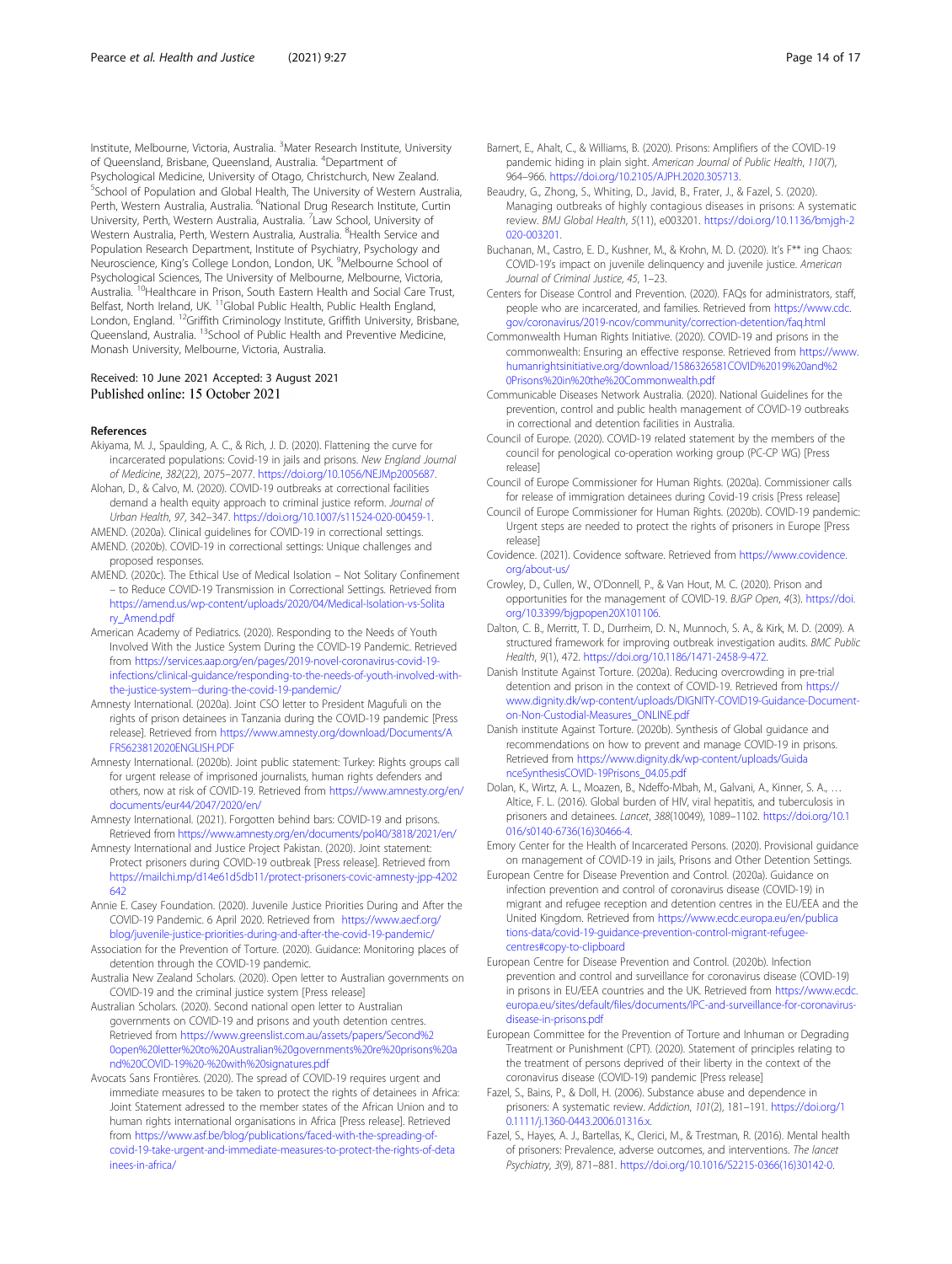- <span id="page-14-0"></span>Fazel, S., Xenitidis, K., & Powell, J. (2008). The prevalence of intellectual disabilities among 12,000 prisoners - a systematic review. International Journal Of Law And Psychiatry, 31(4), 369–373. [https://doi.org/10.1016/j.ijlp.2008.06.001.](https://doi.org/10.1016/j.ijlp.2008.06.001)
- FIACAT (2020). Joint statement to governments of the member states of the African union and international human rights organisations in Africa. In Faced with the spreading of COVID-19, take urgent and immediate measures to protect the rights of detainees in Africa [press release].
- Franco-Paredes, C., Ghandnoosh, N., Latif, H., Krsak, M., Henao-Martinez, A. F., Robins, M., … Poeschla, E. M. (2021). Decarceration and community re-entry in the COVID-19 era. The Lancet Infectious Diseases, 21(1), e11–e16. [https://doi.](https://doi.org/10.1016/S1473-3099(20)30730-1) [org/10.1016/S1473-3099\(20\)30730-1.](https://doi.org/10.1016/S1473-3099(20)30730-1)
- Gagnon, J. C. (2020). The solitary confinement of incarcerated American youth during COVID-19. Psychiatry Research, 291, 113219. [https://doi.org/10.1016/j.](https://doi.org/10.1016/j.psychres.2020.113219) [psychres.2020.113219.](https://doi.org/10.1016/j.psychres.2020.113219)
- General Directorate "Execution of Sentences" Bulgaria. (2020). Protocols for action in case of COVID-19 in places of deprivation of liberty. Retrieved from [https://www.europris.org/wp-content/uploads/2020/04/COVID-19-Action](https://www.europris.org/wp-content/uploads/2020/04/COVID-19-Action-protocol-for-prisons.pdf)[protocol-for-prisons.pdf](https://www.europris.org/wp-content/uploads/2020/04/COVID-19-Action-protocol-for-prisons.pdf)
- Gorman, G., & Ramaswamy, M. (2020). Detained during a pandemic: A postcard from the Midwest. Public Health Nursing, 37(3), 325–326. [https://doi.org/1](https://doi.org/10.1111/phn.12730) [0.1111/phn.12730](https://doi.org/10.1111/phn.12730).
- Government of Canada Office of the Correctional Officer. (2020). COVID-19 status update.
- Hall, D. M., & Steiner, R. (2020). Policy content analysis: Qualitative method for analyzing sub-national insect pollinator legislation. MethodsX, 7, 100787. <https://doi.org/10.1016/j.mex.2020.100787>.
- Henry, B. F. (2020). Social Distancing and Incarceration: Policy and Management Strategies to Reduce COVID-19 Transmission and Promote Health Equity Through Decarceration. Health Education & Behavior, 0(0). [https://doi.org/1](https://doi.org/10.1177/1090198120927318) [0.1177/1090198120927318](https://doi.org/10.1177/1090198120927318)
- Herbert, K., Plugge, E., Foster, C., & Doll, H. (2012). Prevalence of risk factors for non-communicable diseases in prison populations worldwide: A systematic review. Lancet, 379(9830), 1975–1982. [https://doi.org/10.1016/s0140-6736\(12](https://doi.org/10.1016/s0140-6736(12)60319-5) [\)60319-5](https://doi.org/10.1016/s0140-6736(12)60319-5).
- Hewson, T., Shepherd, A., Hard, J., & Shaw, J. (2020). Effects of the COVID-19 pandemic on the mental health of prisoners. The Lancet Psychiatry, 7(7), 568– 570. [https://doi.org/10.1016/S2215-0366\(20\)30241-8](https://doi.org/10.1016/S2215-0366(20)30241-8).
- HM Prison & Probation Service. (2020). Prison transfers and remissions to and from mental health inpatient hospitals in relation to COVID-19. Retrieved from United Kingdom: [https://www.england.nhs.uk/coronavirus/wp-content/](https://www.england.nhs.uk/coronavirus/wp-content/uploads/sites/52/2020/03/C0338-MH-transfers-remissions-protocol-and-guidance-final.pdf) [uploads/sites/52/2020/03/C0338-MH-transfers-remissions-protocol-and-guida](https://www.england.nhs.uk/coronavirus/wp-content/uploads/sites/52/2020/03/C0338-MH-transfers-remissions-protocol-and-guidance-final.pdf) [nce-final.pdf](https://www.england.nhs.uk/coronavirus/wp-content/uploads/sites/52/2020/03/C0338-MH-transfers-remissions-protocol-and-guidance-final.pdf)
- Hsieh, H.-F., & Shannon, S. E. (2005). Three approaches to qualitative content analysis. Qualitative Health Research, 15(9), 1277–1288. [https://doi.org/10.11](https://doi.org/10.1177/1049732305276687) [77/1049732305276687.](https://doi.org/10.1177/1049732305276687)
- Human Rights Watch. (2020). Human Rights Dimensions of COVID-19 Response. Independent Advisory Panel on Deaths in Custody. (2020). "Keep talking, stay
- safe": A rapid review of prisoners' experience under Covid-19. Retrieved from <https://www.iapondeathsincustody.org/latest/2020/5/31/npr-report>
- Innovative Prison Systems. (2020). A guide for decision-makers on worldwide practices and recommendations.
- Inspectorate of Prisons for Scotland. (2020). Alternative approach to scrutiny during the COVID-19 pandemic.
- Inter-Agency Standing Committee. (2020). Interim guidance: COVID-19: Focus on persons deprived of their liberty. Retrieved from [https://interagencysta](https://interagencystandingcommittee.org/system/files/2020-03/IASC%20Interim%20Guidance%20on%20COVID-19%20-%20Focus%20on%20Persons%20Deprived%20of%20Their%20Liberty.pdf) [ndingcommittee.org/system/files/2020-03/IASC%20Interim%20Guidance%2](https://interagencystandingcommittee.org/system/files/2020-03/IASC%20Interim%20Guidance%20on%20COVID-19%20-%20Focus%20on%20Persons%20Deprived%20of%20Their%20Liberty.pdf) [0on%20COVID-19%20-%20Focus%20on%20Persons%20Deprived%20of%2](https://interagencystandingcommittee.org/system/files/2020-03/IASC%20Interim%20Guidance%20on%20COVID-19%20-%20Focus%20on%20Persons%20Deprived%20of%20Their%20Liberty.pdf) [0Their%20Liberty.pdf](https://interagencystandingcommittee.org/system/files/2020-03/IASC%20Interim%20Guidance%20on%20COVID-19%20-%20Focus%20on%20Persons%20Deprived%20of%20Their%20Liberty.pdf)
- International Committee of the Red Cross (ICRC). (2020). COVID-19 preparedness and response: Safeguarding the health of detainees, staff and communities.
- International Corrections and Prisons Association (ICPA). (2020). Adapting to COVID-19: Prison Oversight and Monitoring During a Pandemic.
- International Detention Coalition. (2020). IDC Position on Covid-19. Retrieved from https://idcoalition.org/covid-19/
- International Federation for Human Rights. (2020a). COVID-19: States bear direct responsibility for the health of individuals in their custody [Press release]
- International Federation for Human Rights. (2020b). Thailand COVID-19: Release prisoners, ensure the health and safety of all those in detention facilities [Press release]. Retrieved from [https://www.fidh.org/en/region/asia/thailand/](https://www.fidh.org/en/region/asia/thailand/thailand-covid-19-release-prisoners-ensure-the-health-and-safety-of) [thailand-covid-19-release-prisoners-ensure-the-health-and-safety-of](https://www.fidh.org/en/region/asia/thailand/thailand-covid-19-release-prisoners-ensure-the-health-and-safety-of)
- Justice and Corrections Service. (2020). COVID-19 preparedness and response information package. Retrieved from [https://peacekeeping.un.org/sites/defa](https://peacekeeping.un.org/sites/default/files/prison_checklist_04_02_20_covid-19_preparedness_and_response_in_places_of_detention_unitar.pdf) ult/files/prison\_checklist\_04\_02\_20\_covid-19\_preparedness\_and\_response [in\\_places\\_of\\_detention\\_unitar.pdf](https://peacekeeping.un.org/sites/default/files/prison_checklist_04_02_20_covid-19_preparedness_and_response_in_places_of_detention_unitar.pdf)
- Kinner, S. A., & Young, J. T. (2018). Understanding and improving the health of people who experience incarceration: An overview and synthesis. Epidemiologic Reviews, 40(1), 4–11. [https://doi.org/10.1093/epirev/mxx018.](https://doi.org/10.1093/epirev/mxx018)
- Kinner, S. A., Young, J. T., Snow, K., Southalan, L., Lopez-Acuna, D., Ferreira-Borges, C., & O'Moore, E. (2020). Prisons and custodial settings are part of a comprehensive response to COVID-19. The Lancet Public Health, 5(4), e188– e189. <https://doi.org/10.1016/S2468-2667%2820%2930058-X>.
- Knox, C. M. (2020). Managing stressors during COVID-19. Correctional Health Care Report, 21(4), 53–62 Retrieved from [https://www.civicresearchinstitute.com/](https://www.civicresearchinstitute.com/pdfs/CHC-2104-02-Supplies.pdf) [pdfs/CHC-2104-02-Supplies.pdf.](https://www.civicresearchinstitute.com/pdfs/CHC-2104-02-Supplies.pdf)
- Kothari, R., Forrester, A., Greenberg, N., Sarkissian, N., & Tracy, D. K. (2020). COVID-19 and prisons: Providing mental health care for people in prison, minimising moral injury and psychological distress in mental health staff. Medicine, Science and the Law, 60(3), 165–168. [https://doi.org/10.1177/002](https://doi.org/10.1177/0025802420929799) [5802420929799](https://doi.org/10.1177/0025802420929799).
- Lachsz, A., & Hurley, M. (2020). OPCAT, places of detention, and covid-19: Joint submission to the Select Committee on covid-19. Retrieved from [https://sta](https://static1.squarespace.com/static/580025f66b8f5b2dabbe4291/t/5ece02a4bcf8b9772c55de7b/1590559415794/COVID-19+-+OPCAT+places+of+detention+and+COVID-19+-+Pre-Committee+Version.pdf) [tic1.squarespace.com/static/580025f66b8f5b2dabbe4291/t/5ece02a4](https://static1.squarespace.com/static/580025f66b8f5b2dabbe4291/t/5ece02a4bcf8b9772c55de7b/1590559415794/COVID-19+-+OPCAT+places+of+detention+and+COVID-19+-+Pre-Committee+Version.pdf) [bcf8b9772c55de7b/1590559415794/COVID-19+-+OPCAT+places+of+](https://static1.squarespace.com/static/580025f66b8f5b2dabbe4291/t/5ece02a4bcf8b9772c55de7b/1590559415794/COVID-19+-+OPCAT+places+of+detention+and+COVID-19+-+Pre-Committee+Version.pdf) [detention+and+COVID-19+-+Pre-Committee+Version.pdf](https://static1.squarespace.com/static/580025f66b8f5b2dabbe4291/t/5ece02a4bcf8b9772c55de7b/1590559415794/COVID-19+-+OPCAT+places+of+detention+and+COVID-19+-+Pre-Committee+Version.pdf)
- León, M., Rodas, K., & Greer, M. (2020). Leisure behind bars: The realities of COVID-19 for youth connected to the justice system. Leisure sciences, 43, 1–7.
- Liebrenz, M., Bhugra, D., Buadze, A., & Schleifer, R. (2020). Caring for persons in detention suffering with mental illness during the Covid-19 outbreak. Forensic Science International, 1, 100013.
- Martyn, K., Rising, S., Hampo, M., Stockman, B., Lucas, B., & Grommon, E. (2020). U. S. & Indiana county jail populations during the COVID-19 pandemic. Retrieved from Indianapolis, USA: [https://policyinstitute.iu.edu/doc/covid-19](https://policyinstitute.iu.edu/doc/covid-19-jail-populations) iail-populations
- McKenzie, K. C., & Mishori, R. (2020). Releasing migrants from detention during the Covid-19 pandemic. Journal of General Internal Medicine. [https://doi.org/1](https://doi.org/10.1007/s11606-020-05954-4) [0.1007/s11606-020-05954-4](https://doi.org/10.1007/s11606-020-05954-4).
- Meyer, J. P., Franco-Paredes, C., Parmar, P., Yasin, F., & Gartland, M. (2020). COVID-19 and the coming epidemic in US immigration detention centres. Lancet Infectious Diseases, 20(6), 646–648. [https://doi.org/10.1016/S1473-3099\(20\)302](https://doi.org/10.1016/S1473-3099(20)30295-4) [95-4](https://doi.org/10.1016/S1473-3099(20)30295-4).
- Minkler, M., Griffin, J., & Wakimoto, P. (2020). Seizing the Moment: Policy Advocacy to End Mass Incarceration in the Time of COVID-19. Health Education & Behavior, 0(0) <https://doi.org/10.1177/1090198120933281>
- Montoya-Barthelemy, A. G., Lee, C. D., Cundiff, D. R., & Smith, E. B. (2020). COVID-19 and the correctional environment: The American Prison as a focal point for public health. American Journal Of Preventive Medicine, 58(6), 888–891. [https://doi.org/10.1016/j.amepre.2020.04.001.](https://doi.org/10.1016/j.amepre.2020.04.001)
- Mukherjee, T. I., & El-Bassel, N. (2020). The perfect storm: COVID-19, mass incarceration and the opioid epidemic. International Journal of Drug Policy, 102819. <https://doi.org/10.1016/j.drugpo.2020.102819>.
- National Aboriginal & Torres Strait Islander Legal Services. (2020a). NATSILS policy statement on COVID-19. Retrieved from: [http://www.natsils.org.au/portals/na](http://www.natsils.org.au/portals/natsils/08042020%20NATSILS%20COVID-19%20Policy%20Statement.pdf?ver=2020-04-08-201212-553) [tsils/08042020%20NATSILS%20COVID-19%20Policy%20Statement.pdf?ver=202](http://www.natsils.org.au/portals/natsils/08042020%20NATSILS%20COVID-19%20Policy%20Statement.pdf?ver=2020-04-08-201212-553) [0-04-08-201212-553](http://www.natsils.org.au/portals/natsils/08042020%20NATSILS%20COVID-19%20Policy%20Statement.pdf?ver=2020-04-08-201212-553)
- National Aboriginal & Torres Strait Islander Legal Services (2020b). Joint Statement. In Aboriginal and Torres Strait Islander Legal Services call on the Prime Minister for early release from prison and other urgent measures to protect Aboriginal and Torres Strait Islander people from COVID-19 in the justice system [Press release].
- National Commission on Correctional Health Care. (2020a). Social distancing when distance is a 8 X 12 cell.
- National Commission on Correctional Health Care. (2020b). COVID-19 Coronavirus: What You Need to Know in Corrections. Available from: [https://](https://www.ncchc.org/COVID-Resources) [www.ncchc.org/COVID-Resources](https://www.ncchc.org/COVID-Resources).
- National Juvenile Defender Center. (2020). Guidance to juvenile courts on conducting remote hearings during the COVID-19 pandemic. Retrieved from [https://njdc.info/wp-content/uploads/Guidance-to-Juvenile-Courts-on-](https://njdc.info/wp-content/uploads/Guidance-to-Juvenile-Courts-on-Conducting-Remote-Hearings-During-the-COVID-19-Pandemic.pdf)[Conducting-Remote-Hearings-During-the-COVID-19-Pandemic.pdf](https://njdc.info/wp-content/uploads/Guidance-to-Juvenile-Courts-on-Conducting-Remote-Hearings-During-the-COVID-19-Pandemic.pdf)
- National Police Chief's Council. (2020). Guidance and Recommendations for the Provision of Police Custody during the COVID-19 Pandemic. Retrieved from [https://static1.squarespace.com/static/5c5ae65ed86cc93b6c1e19a3/t/5e8f1](https://static1.squarespace.com/static/5c5ae65ed86cc93b6c1e19a3/t/5e8f1769408bde7399772cab/1586435951390/NPCC+Custody+COVID-19+Guidance+V2.2.pdf)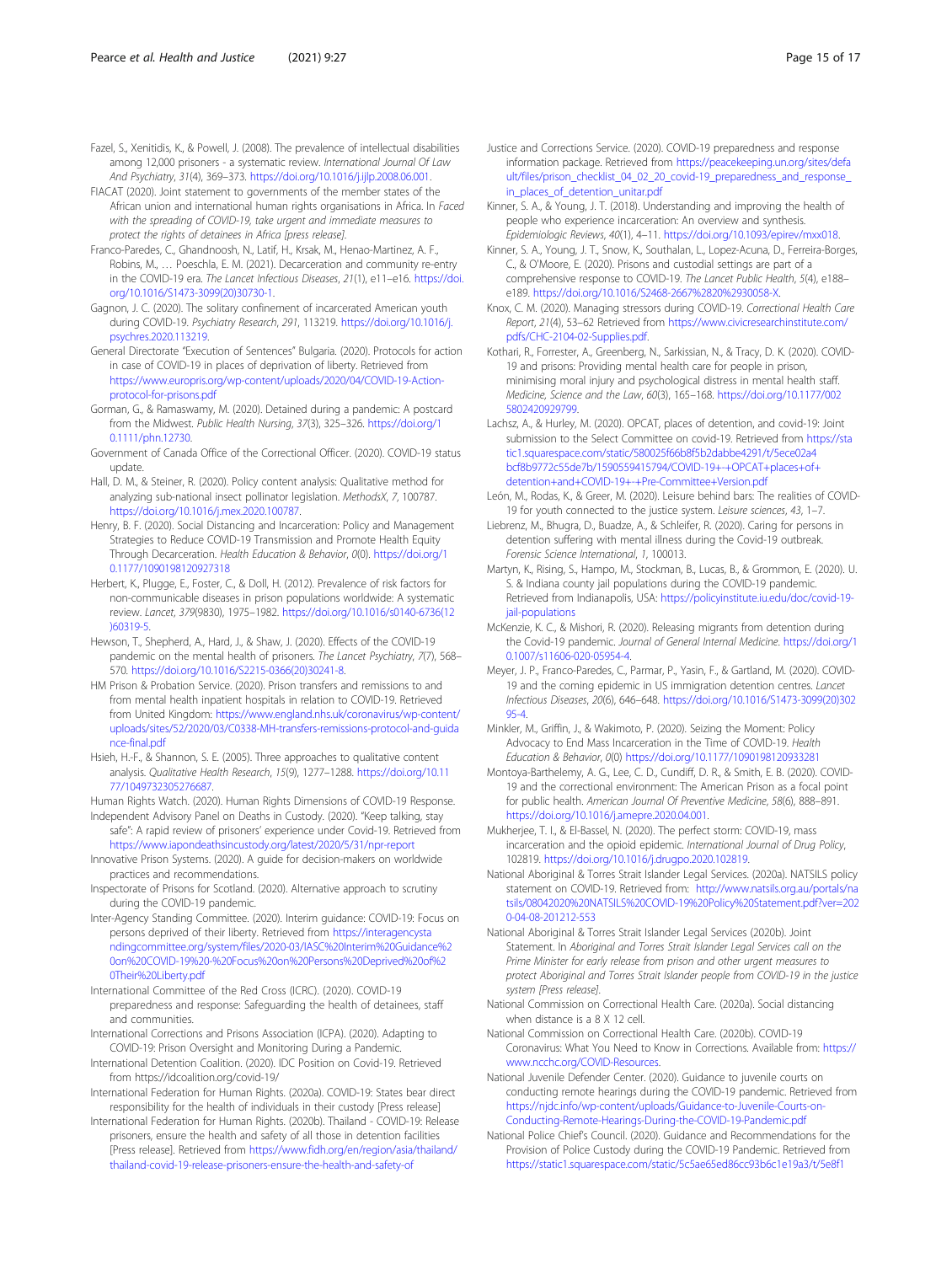<span id="page-15-0"></span>[769408bde7399772cab/1586435951390/NPCC+Custody+COVID-19+Guida](https://static1.squarespace.com/static/5c5ae65ed86cc93b6c1e19a3/t/5e8f1769408bde7399772cab/1586435951390/NPCC+Custody+COVID-19+Guidance+V2.2.pdf) [nce+V2.2.pdf](https://static1.squarespace.com/static/5c5ae65ed86cc93b6c1e19a3/t/5e8f1769408bde7399772cab/1586435951390/NPCC+Custody+COVID-19+Guidance+V2.2.pdf)

- Nature (2020). Tackle coronavirus in vulnerable communities. Nature, 581(7808), 239–240. <https://doi.org/10.1038/d41586-020-01440-3>.
- New South Wales Government. (2020). Inspector of custodial Services COVID-19 plan.
- New Zealand Office of the Ombudsman. (2020). Report on inspections of mental health facilities under the crimes of torture act 1989.
- Njuguna, H., Wallace, M., Simonson, S., Tobolowsky, F., James, A., Bordelon, K., … Curran, K. G. (2020). Serial laboratory testing for SARS-CoV-2 infection among incarcerated and detained persons in a correctional and detention facility — Louisiana, April–may 2020. Morbidity Mortality Weekly Report, 69(26), 836–840. Retrieved from [https://www.cdc.gov/mmwr/volumes/69/wr/mm6926e2.](https://www.cdc.gov/mmwr/volumes/69/wr/mm6926e2.htm#References) [htm#References](https://www.cdc.gov/mmwr/volumes/69/wr/mm6926e2.htm#References). <https://doi.org/10.15585/mmwr.mm6926e2>.
- Nowotny, K., Bailey, Z., Omori, M., & Brinkley-Rubinstein, L. (2020). COVID-19 exposes need for progressive criminal justice reform. American Journal of Public Health, 110(7), 967–968. <https://doi.org/10.2105/AJPH.2020.305707>.
- O'Moore, É., & Farrar, J. (2020). Briefing paper: Interim assessment of impact of various population management strategies in prisons in response to COVID-19 pandemic in England [press release].
- Openshaw, J. J., & Travassos, M. A. (2020). COVID-19, quarantines, sheltering-inplace, and human rights: The developing crisis. The American Journal of Tropical Medicine and Hygiene. [https://doi.org/10.4269/ajtmh.20-0528.](https://doi.org/10.4269/ajtmh.20-0528)
- Penal Reform International. (2019). Global Prison Trends 2019. Retrieved from [https://cdn.penalreform.org/wp-content/uploads/2019/05/PRI-Global-prison](https://cdn.penalreform.org/wp-content/uploads/2019/05/PRI-Global-prison-trends-report-2019_WEB.pdf)[trends-report-2019\\_WEB.pdf](https://cdn.penalreform.org/wp-content/uploads/2019/05/PRI-Global-prison-trends-report-2019_WEB.pdf)
- Penal Reform International. (2020a). Coronavirus: Healthcare and human rights of people in prison.
- Penal Reform International. (2020b). Global Prison Trends 2020. Retrieved from [https://cdn.penalreform.org/wp-content/uploads/2020/05/Global-Prison-](https://cdn.penalreform.org/wp-content/uploads/2020/05/Global-Prison-Trends-2020-Penal-Reform-International-Second-Edition.pdf?fbclid=IwAR2pxeusBnt6xDR_sPhbioPvuu96TDCkd1eos1eKsFdHmq6_KC7CchvsIfA)[Trends-2020-Penal-Reform-International-Second-Edition.pdf?fbclid=IwAR2](https://cdn.penalreform.org/wp-content/uploads/2020/05/Global-Prison-Trends-2020-Penal-Reform-International-Second-Edition.pdf?fbclid=IwAR2pxeusBnt6xDR_sPhbioPvuu96TDCkd1eos1eKsFdHmq6_KC7CchvsIfA) [pxeusBnt6xDR\\_sPhbioPvuu96TDCkd1eos1eKsFdHmq6\\_KC7CchvsIfA](https://cdn.penalreform.org/wp-content/uploads/2020/05/Global-Prison-Trends-2020-Penal-Reform-International-Second-Edition.pdf?fbclid=IwAR2pxeusBnt6xDR_sPhbioPvuu96TDCkd1eos1eKsFdHmq6_KC7CchvsIfA)
- Piel, J. (2020). Letter to the editor-behavioral health implications of inmate release during COVID-19. Journal Of Forensic Sciences. [https://doi.org/10.1111/1556-4](https://doi.org/10.1111/1556-4029.14456) [029.14456](https://doi.org/10.1111/1556-4029.14456).
- Prison Department of the Republic of Lithuania. (2020). Regulations set in Lithuania in regards to the COVID-19. Retrieved from [https://www.europris.](https://www.europris.org/wp-content/uploads/2020/03/Lithuania_reaction-to-COVID-19.pdf) [org/wp-content/uploads/2020/03/Lithuania\\_reaction-to-COVID-19.pdf](https://www.europris.org/wp-content/uploads/2020/03/Lithuania_reaction-to-COVID-19.pdf)
- Public Health England. (2020a). COVID-19: Prisons and other prescribed places of detention guidance. Retrieved from [https://www.gov.uk/](https://www.gov.uk/government/publications/covid-19-prisons-and-other-prescribed-places-of-detention-guidance/covid-19-prisons-and-other-prescribed-places-of-detention-guidance) [government/publications/covid-19-prisons-and-other-prescribed-places-of](https://www.gov.uk/government/publications/covid-19-prisons-and-other-prescribed-places-of-detention-guidance/covid-19-prisons-and-other-prescribed-places-of-detention-guidance)[detention-guidance/covid-19-prisons-and-other-prescribed-places-of](https://www.gov.uk/government/publications/covid-19-prisons-and-other-prescribed-places-of-detention-guidance/covid-19-prisons-and-other-prescribed-places-of-detention-guidance)[detention-guidance](https://www.gov.uk/government/publications/covid-19-prisons-and-other-prescribed-places-of-detention-guidance/covid-19-prisons-and-other-prescribed-places-of-detention-guidance)
- Public Health England. (2020b). Preventing and controlling outbreaks of COVID-19 in prisons and places of detention. Retrieved from [https://www.gov.uk/](https://www.gov.uk/government/publications/adults-at-risk-in-immigration-detention/detention-considerations-covid-19) [government/publications/adults-at-risk-in-immigration-detention/detention](https://www.gov.uk/government/publications/adults-at-risk-in-immigration-detention/detention-considerations-covid-19)[considerations-covid-19](https://www.gov.uk/government/publications/adults-at-risk-in-immigration-detention/detention-considerations-covid-19)
- Pyrooz, D. C., Labrecque, R. M., Tostlebe, J. J., & Useem, B. (2020). Views on COVID-19 from inside Prison: Perspectives of high-security prisoners. Justice Evaluation Journal, 3(2), 1–13. <https://doi.org/10.1080/24751979.2020.1777578>.
- QSR International. (2021). NVivo software. Retrieved from [https://www.qsrinterna](https://www.qsrinternational.com/nvivo-qualitative-data-analysis-software/about/nvivo) [tional.com/nvivo-qualitative-data-analysis-software/about/nvivo](https://www.qsrinternational.com/nvivo-qualitative-data-analysis-software/about/nvivo)
- Royal College of General Practitioners Secure Environments Group. (2020). COVID-19 guidance for healthcare in secure environments: Practical advice for clinicians.
- Royal College of Psychiatrists. (2020). COVID-19: Secure hospital and criminal justice settings.
- Rubenstein, L. (2020). John Hopkins faculty letter on COVID-19 in jails and prisons [Press release]. Retrieved from [https://bioethics.jhu.edu/news-events/news/](https://bioethics.jhu.edu/news-events/news/jhu-faculty-express-urgent-concern-about-covid-19-spread-in-prison/) [jhu-faculty-express-urgent-concern-about-covid-19-spread-in-prison/](https://bioethics.jhu.edu/news-events/news/jhu-faculty-express-urgent-concern-about-covid-19-spread-in-prison/)
- Sanchez, A., Simas, L., Diuana, V., & Larouze, B. (2020). COVID-19 in prisons: An impossible challenge for public health? Cadernos De Saude Publica, 36(5), e00083520. <https://doi.org/10.1590/0102-311x00083520>.
- Seal, D. W. (2020). Impact of COVID-19 on persons in correctional facilities–a commentary. Health Behavior and Policy Review, 7(2), 161–164.
- Shepherd, S., & Spivak, B. L. (2020). Reconsidering the immediate release of prisoners during COVID-19 community restrictions. The Medical Journal of Australia. <https://doi.org/10.5694/mja2.50672>.
- Simpson, A. I., Chatterjee, S., Darby, P., Jones, R. M., Maheandiran, M., Penney, S. R., ... Wilkie, T. (2020). Management of COVID-19 response in a secure forensic mental health setting. The Canadian Journal of Psychiatry, 65, 695–700.
- Simpson, P. L., & Butler, T. G. (2020). Covid-19, prison crowding, and release policies. The British Medical Journal, 369, m1551. [https://doi.org/10.1136/bmj.](https://doi.org/10.1136/bmj.m1551) [m1551](https://doi.org/10.1136/bmj.m1551).
- Sivashanker, K., Rossman, J., Resnick, A., & Berwick, D. M. (2020). Covid-19 and decarceration: Healthcare needs to lead the charge. British Medical Journal, 369, 2. [https://doi.org/10.1136/bmj.m1865.](https://doi.org/10.1136/bmj.m1865)
- Special Rapporteur on Extrajudicial Summary or Arbitrary Killings. (2020). COVID-19 and Protection of right to life in places of detention.
- Stewart, A., Cossar, R., & Stoové, M. (2020). The response to COVID-19 in prisons must consider the broader mental health impacts for people in prison. Australian & New Zealand Journal of Psychiatry, 54(12), 1227–1228. [https://doi.](https://doi.org/10.1177/0004867420937806) [org/10.1177/0004867420937806.](https://doi.org/10.1177/0004867420937806)
- Tahrir Institute for Middle East Policy (TIMEP) and Middle East and North Africa (MENA) Rights Group. (2020). TIMEP Calls for Urgent Action around Detention in MENA Amid COVID-19. Retrieved from [https://timep.org/press/press-releases/](https://timep.org/press/press-releases/timep-calls-for-urgent-action-around-detention-in-mena-amid-covid-19/) [timep-calls-for-urgent-action-around-detention-in-mena-amid-covid-19/](https://timep.org/press/press-releases/timep-calls-for-urgent-action-around-detention-in-mena-amid-covid-19/)
- Terres des hommes. (2020). Acceleerate release of children from detention: Protect children from COVID-19. 27 March 2020. Retrieved from [https://www.](https://www.tdh.ch/en/statements/release-children-detention-covid-19) [tdh.ch/en/statements/release-children-detention-covid-19](https://www.tdh.ch/en/statements/release-children-detention-covid-19)
- The Alliance for Child Protection in Humanitarian Action. (2020). Technical Note: COVID-19 and Children Deprived of their Liberty.
- The International Legal Foundation. (2020). Coronavirus Pandemic: Guidance for Legal Aid Providers to Protect Health and Human Rights of Detainees. Retrieved from [https://ee69066d-6f35-44c9-ae54-6d0a2fbf5e5d.filesusr.com/](https://ee69066d-6f35-44c9-ae54-6d0a2fbf5e5d.filesusr.com/ugd/5213de_6c9b6e9936534200bca8f662839f4d37.pdf) [ugd/5213de\\_6c9b6e9936534200bca8f662839f4d37.pdf](https://ee69066d-6f35-44c9-ae54-6d0a2fbf5e5d.filesusr.com/ugd/5213de_6c9b6e9936534200bca8f662839f4d37.pdf)
- The Kirby Institute. (2020). Report on COVID-19 and the impact on New South Wales prisoners.
- U.S. Immigration and Customs Enforcement. (2020). U.S. Immigration and Customs Enforcement: Enforcement and removal operations, COVID-19 pandemic response requirements. Retrieved from USA: [https://www.ice.gov/](https://www.ice.gov/doclib/coronavirus/eroCOVID19responseReqsCleanFacilities.pdf) [doclib/coronavirus/eroCOVID19responseReqsCleanFacilities.pdf](https://www.ice.gov/doclib/coronavirus/eroCOVID19responseReqsCleanFacilities.pdf)
- UNAIDS. (2020). Rights in the time of COVID-19: Lessons from HIV for an effective, community-led response.
- UNICEF. (2020). Children in detention are at heightened risk of contracting COVID-19 and should be released [press release]
- United Nations. (2020). COVID-19 and human rights: We are all in this together.
- United Nations Human Rights Office of the High Commissioner. (1985). United Nations Standard Minimum Rules for the Administration of Juvenile Justice ("The Beijing Rules") Retrieved from [https://www.ohchr.org/documents/](https://www.ohchr.org/documents/professionalinterest/beijingrules.pdf) [professionalinterest/beijingrules.pdf](https://www.ohchr.org/documents/professionalinterest/beijingrules.pdf)
- United Nations Human Rights Office of the High Commissioner. (2002). Optional Protocol to the Convention against Torture and other Cruel, Inhuman or Degrading Treatment or Punishment. Retrieved from [https://www.ohchr.org/](https://www.ohchr.org/Documents/ProfessionalInterest/cat-one.pdf) [Documents/ProfessionalInterest/cat-one.pdf](https://www.ohchr.org/Documents/ProfessionalInterest/cat-one.pdf)
- United Nations Human Rights Office of the High Commissioner (2020a). Urgent action needed to prevent COVID-19 "rampaging through paces of detention". OHCHR updated 25 March 2020. Available from: [https://www.ohchr.org/EN/](https://www.ohchr.org/EN/NewsEvents/Pages/DisplayNews.aspx?NewsID=25745&LangID=E) [NewsEvents/Pages/DisplayNews.aspx?NewsID=25745&LangID=E](https://www.ohchr.org/EN/NewsEvents/Pages/DisplayNews.aspx?NewsID=25745&LangID=E).
- United Nations Human Rights Office of the High Commissioner. (2020b). Advice of the subcommittee on prevention of torture to states parties and National Preventive Mechanisms relating to the coronavirus pandemic (adopted on 25th march 2020).
- United Nations Human Rights Office of the High Commissioner. (2020c). Deliberation No. 11 on prevention of arbitrary deprivation of liberty in the context of public health emergencies.
- United Nations Human Rights Office of the High Commissioner. (2020d). Deprivation of liberty amid the outbreak of COVID-19: Joint note by OHCHR, ICHR, and the Palestinian Ministry of Interior. Retrieved from [https://www.asia](https://www.asiapacificforum.net/media/resource_file/Eng_Ver_Deprivation_of_Liberty_amid_the_Outbreak_of_Covid-19.pdf) [pacificforum.net/media/resource\\_file/Eng\\_Ver\\_Deprivation\\_of\\_Liberty\\_amid\\_](https://www.asiapacificforum.net/media/resource_file/Eng_Ver_Deprivation_of_Liberty_amid_the_Outbreak_of_Covid-19.pdf) [the\\_Outbreak\\_of\\_Covid-19.pdf](https://www.asiapacificforum.net/media/resource_file/Eng_Ver_Deprivation_of_Liberty_amid_the_Outbreak_of_Covid-19.pdf)
- United Nations Human Rights Office of the High Commissioner. (2020e). Urgent action needed to prevent COVID-19 "rampaging through paces of detention"- Bachelet. 25 March 2020. Retrieved from https://www.ohchr.org/ EN/NewsEvents/Pages/DisplayNews.aspx?NewsID=25745&LangID=E
- United Nations Human Rights Office of the High Commissioner. (2020f). US Government urged to do more to prevent major outbreaks of COVID-19 in detention centres – UN experts [press release]. Retrieved from [https://ohchr.](https://ohchr.org/EN/NewsEvents/Pages/DisplayNews.aspx?NewsID=25912&LangID=E) [org/EN/NewsEvents/Pages/DisplayNews.aspx?NewsID=25912&LangID=E](https://ohchr.org/EN/NewsEvents/Pages/DisplayNews.aspx?NewsID=25912&LangID=E)
- United Nations Institute for Training and Research (UNITAR) (2020). Operational toolbox: COVID-19 preparedness and response in places of detention. [https://](https://doi.org/10.18356/c13de4cf-en) [doi.org/10.18356/c13de4cf-en.](https://doi.org/10.18356/c13de4cf-en)